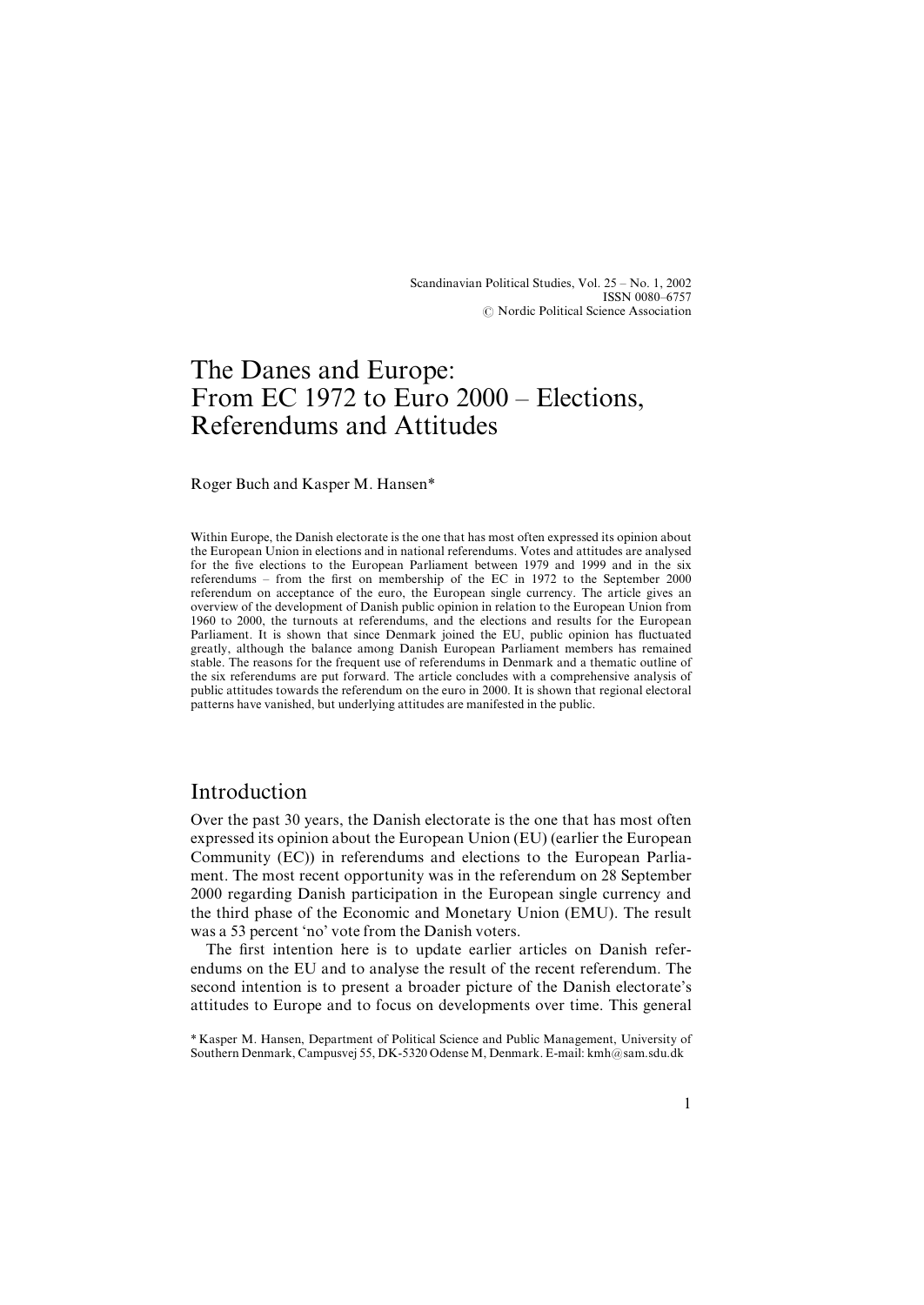and historical background is important in order to understand the 2000 referendum, but also to understand how the Danes' basic attitudes to Europe and the EC/EU are structured and have developed since the early 1960s. First, the historical background is outlined, followed by an analysis of the 2000 referendum.

## The 1972 Referendum and Attitudes towards Membership

In 1972, the first Danish EC referendum, with a 63 percent 'yes' majority, made it possible for Denmark to join the EC. Before this decision, various solutions for Denmark in European politics had been debated for decades, with a so-called Nordic solution as the most frequently proposed alternative. In 1961, Denmark and Norway for the first time started negotiations with the European Economic Community (EEC), and intense political and legal debates took place in the Danish Parliament. However, these debates were ended by the breakdown of negotiations with the EEC in early 1963 (Petersen & Elklit 1973). After the failure of the second round of negotiations in 1967, minor changes could be observed in public opinion. However, the years until 1970 were characterized by a very large proportion of voters not knowing what to vote if a referendum on membership came up, a `yes' majority of about 50 percent, and very few opponents of membership. It was not until 1970, when EU membership again entered the political agenda as a major issue, that public opinion shifted dramatically (see Figure 1). The renewed debate in early 1970 quickly led to a decline of the `yes' majority and a sharp increase in the `no' minority, while the `don't know's only slowly declined. The referendum on 2 October 1972 had the highest turnout in any Danish public election ever  $- 90$  percent voted, 57 percent voted `yes', and 33 percent voted `no'. The polls shown in Figure 1 were close on the 'no' vote but underestimated the 'yes' vote by 8 to 10 percent, indicating that during the last weeks of the campaign the `yes' parties seemed to be successful in convincing those voters still in doubt.

After Denmark joined the EC on 1 January 1973, public opinion quickly changed. <sup>1</sup> Throughout the 1970s and early 1980s, only one-third of the voters evaluated membership as positive in the Eurobarometer surveys (Nielsen 1993, 19). For a short period just after membership started, the majority supporting membership disappeared in the polls, and this happened again for a longer period in the early 1980s (see Figure 2). In 1986, the European Single Act was put to referendum which, as soon would be evident, was the kick-off for more referendums in the coming years. Fifty-six percent voted 'yes', with a turnout of 75 percent. In the early 1990s, two-thirds of the voters evaluated membership positively (Nielsen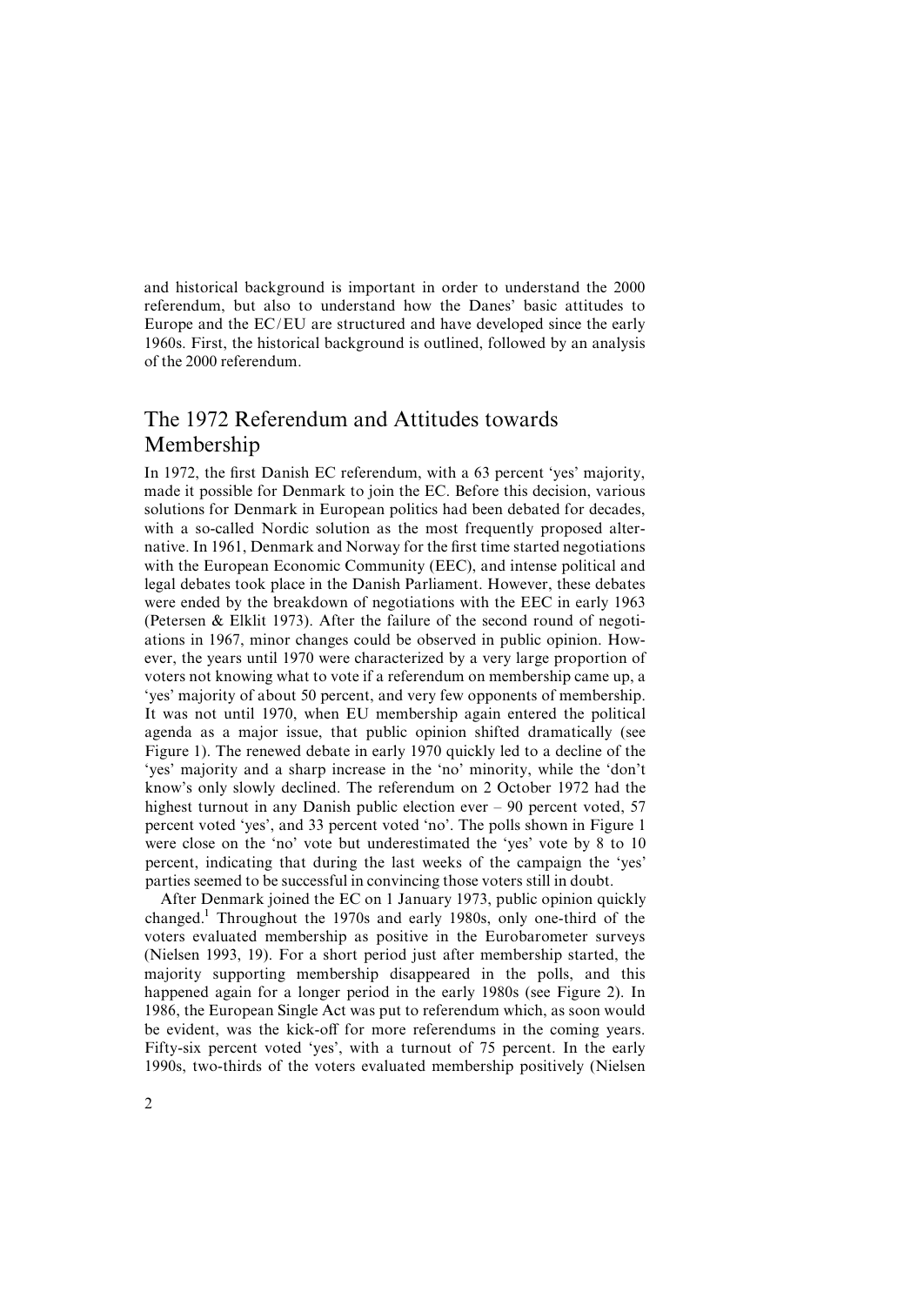#### Figure 1. Attitudes to Membership of the EEC, 1961–73 (Percent).

Question:  $1961-71$ : 'Are you for or against Denmark joining the EEC if Britain becomes a member?'; 1972: `Britain has now decided to apply for membership in the EEC. Are you for or against Denmark joining the EEC?'



Source: Gallup Institute for the newspaper Berlingske Tidende, compiled in Martens (1979, 188-89).

1993, 19), and support for membership reached even higher levels than in the 1960s - and the Danes voted 'no' to the Maastricht Treaty!

In 1997, support declined to the level of the beginning of the 1990s and in the latest polls, from May 1999, 53 percent supported EU membership, 38 percent were against membership, and 9 percent were in doubt whether to support membership or not.

### Elections for the European Parliament

Danish citizens' interest in the EC/EU is very different measured by turnout in elections for the European Parliament compared with turnout at referendums on the EC/EU (see Figure 3). On the one hand, turnout in elections for the European Parliament was, until recently, the lowest turnout in any form of public election in Denmark, probably due to the powerlessness of the European Parliament, <sup>2</sup> the distance of Brussels, the Danish press paying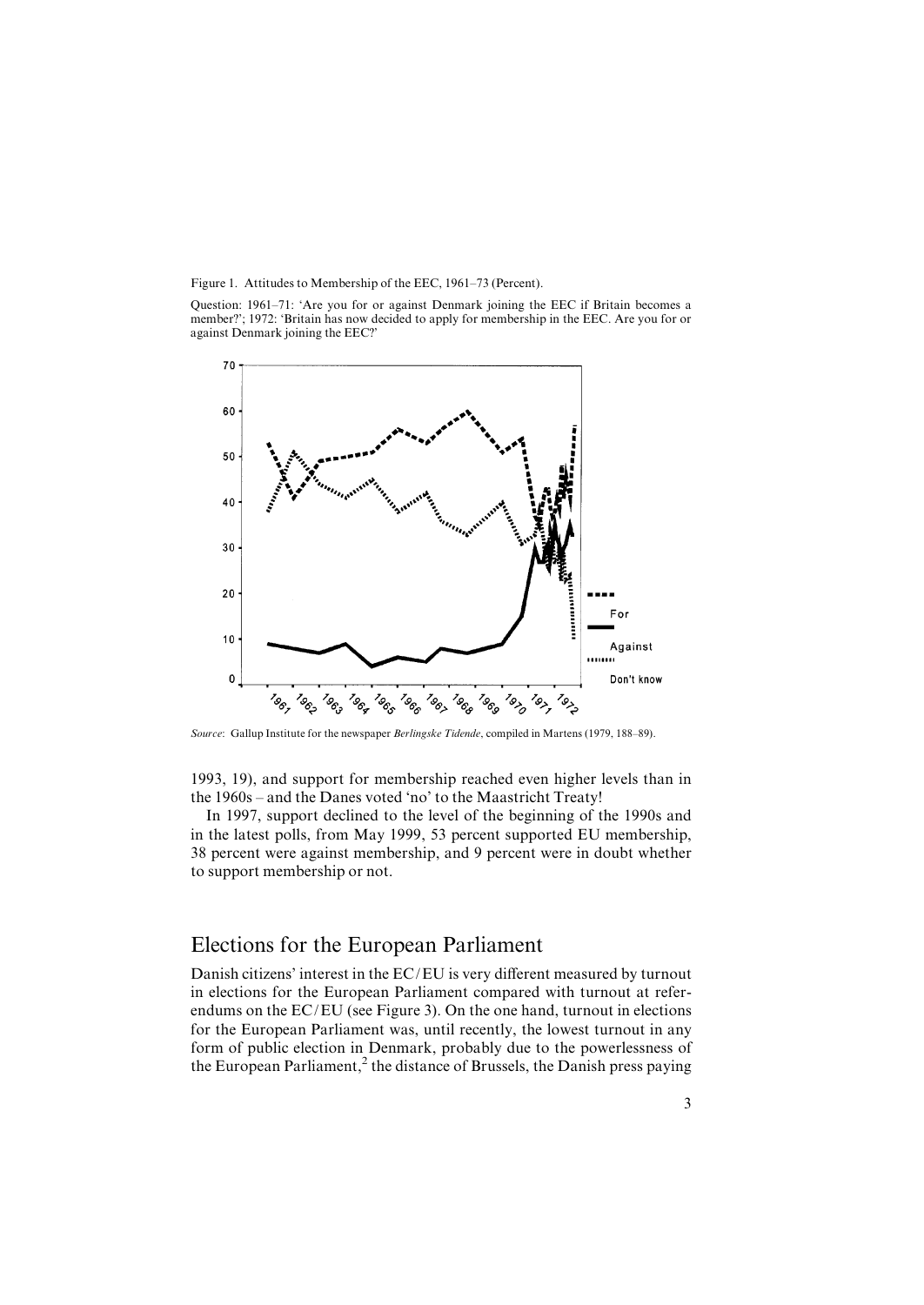Figure 2. Attitudes to Membership of the EC/EU, 1973-99 (Percent).

Question: `If you were to vote for Danish membership of the EC/EU today would you vote for or against Danish membership?'



Source: Gallup Institute for the Danish newspaper Berlingske Tidende.

Figure 3. Turnout at Danish Referendums, Local, National, and European Parliament Elections, and at European Parliament Elections in All EU Member States.



Sources: Statistics Denmark (2000).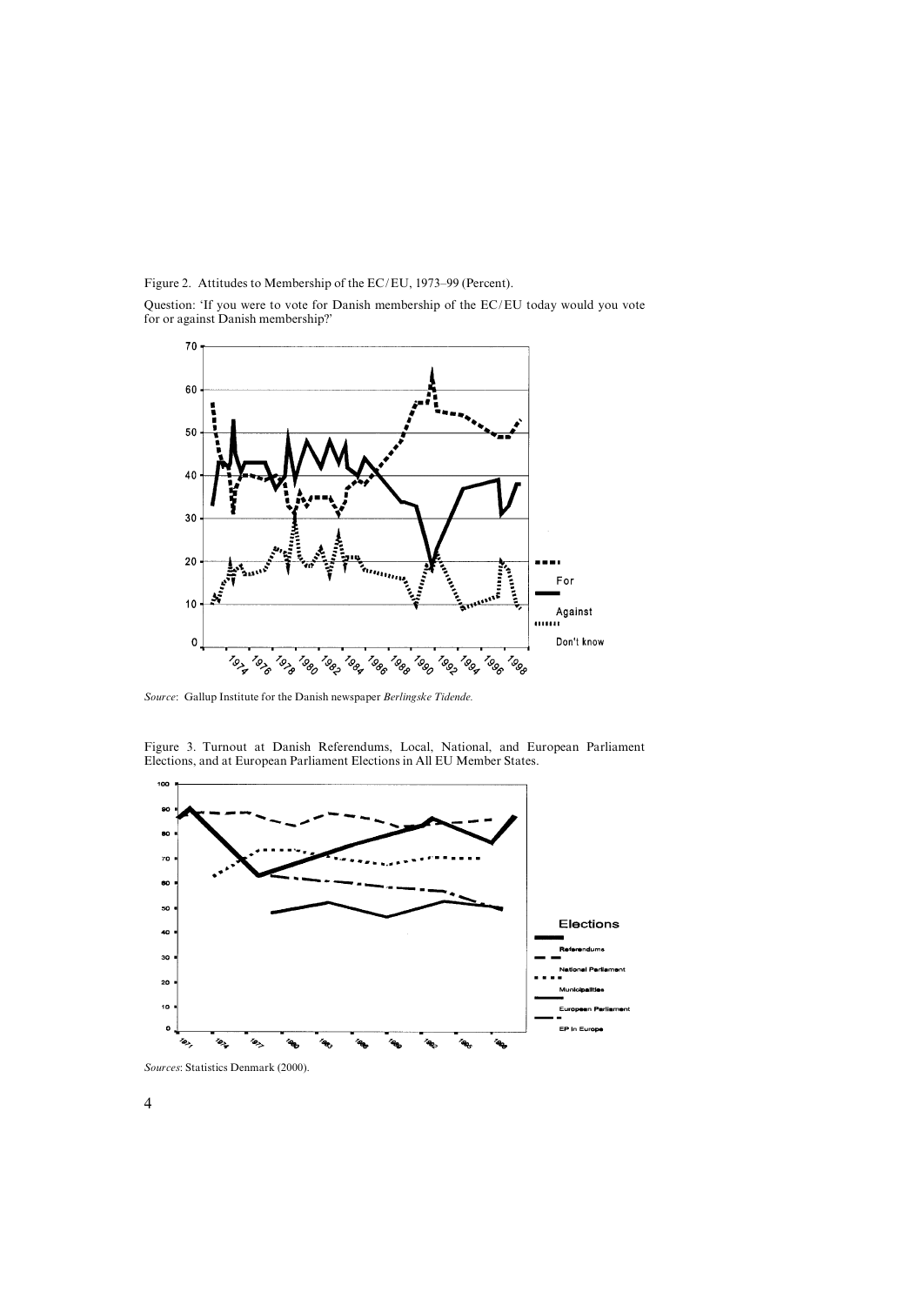much less attention to EU politics than national politics, and parties nominating candidates perceived to be of less prominence and importance than at national elections (see below). On the other hand, turnout at referendums on the  $EC/EU$  is high – sometimes even higher than the 80–85 percent turnout at Danish national elections. The Danes are interested in EU issues, but, like most other citizens in Europe, are only moderately interested in the European Parliament. Many referendums regarding European issues do not seem to raise public awareness of the European Parliament. Rather they seem to have the opposite effect. As the turnout depicted in Figure 3 shows, for many years Denmark had a lower turnout at European Parliament elections than other EU countries.

Denmark has at least three different party systems in elections: for the municipalities,<sup>3</sup> the Danish Parliament (Folketinget), and the European Parliament; the fourth party system for the regional level  $(Amt)$  is very similar to the national party system.

Since the beginning of the twentieth century, the basis of the different party systems has been the national party system comprising the four 'old' parties: the Social Democratic Party, the Liberal Party, the Conservative Party, and the small but powerful centre party the Social Liberals. Since its arrival in 1960s, the left-wing Socialist People's Party has had a presence in Parliament, and in the 1970s and early 1980s various small left-wing parties (e.g. the Communist Party) also became represented. Following the electoral earthquake in 1973, two centre parties, the Christian People's Party and the Centre Democrats, and the extreme right-wing Progress Party have been on the national political scene. Also a Georgeist Party (Retsforbundet) and a left populist party (Common Course) have been in Parliament for short periods. In the late 1980s, the many small left-wing parties joined a common list, the Unity List, which has been in Parliament since 1994. After a split within the Progress Party in 1995, a new right-wing party, the Danish People's Party, was formed, and the few remaining members of the European Parliament (MEPs) representing the Progress Party decided not to run for the next national election. Most parties in the national party system also take part in elections to the European Parliament.

However, since the first election in 1979, the Movement Against the EC/EU has also become an important actor. Some of the small left-wing parties  $-$  presently the Unity List  $-$  are not putting forward their own list of candidates but have candidates on the Movement's list, and also the Georgeist Party used this strategy and had one MEP from 1984^93. After the Maastricht referendum in June 1992, the June Movement was formed as a more pragmatic and politically more broad-reaching Eurosceptical movement than the left-wing-dominated Movement Against the EU. The June Movement became the stronger of the two movements, and support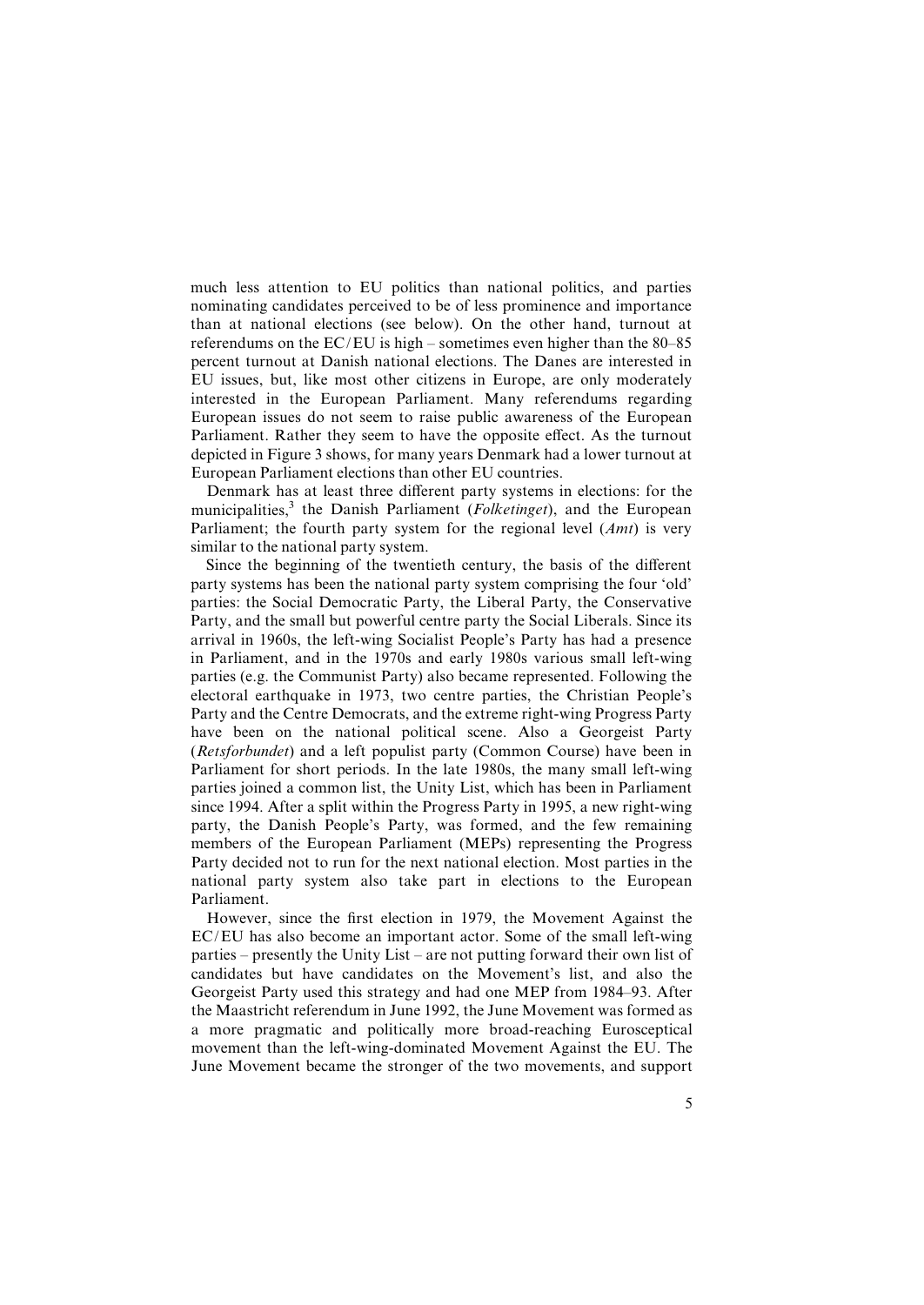|                            | Electoral support $(\%)$ |                     |      | Members of the<br>European Parliament |      |                          |                |                |                     |    |
|----------------------------|--------------------------|---------------------|------|---------------------------------------|------|--------------------------|----------------|----------------|---------------------|----|
|                            | 1979                     | 1984 1989 1994 1999 |      |                                       |      | 1979                     |                |                | 1984 1989 1994 1999 |    |
| Georgeist Party            | 3.4                      |                     |      |                                       |      |                          |                |                |                     |    |
| Left Socialists            | 3.5                      | 1.3                 |      |                                       |      |                          |                |                |                     |    |
| June Movement              |                          |                     |      | 15.2                                  | 16.1 |                          |                |                | 2                   | 3  |
| Movement Against the EC/EU | 20.9                     | 20.8                | 18.9 | 10.3                                  | 7.3  | 4                        | 4              | 4              | $\overline{2}$      | 1  |
| Socialist People's Party   | 4.7                      | 9.2                 | 9.1  | 8.6                                   | 7.1  | 1                        | 2              | 1              | 1                   | 1  |
| Social Democrats           | 219                      | 19.5                | 23.3 | 15.8                                  | 16.5 | 3                        | 3              | 4              | 3                   | 3  |
| Social Liberals            | 3.3                      | 3.1                 | 2.8  | 8.5                                   | 9.1  | $\overline{\phantom{0}}$ |                |                | 1                   |    |
| Centre Democrats           | 6.2                      | 6.6                 | 8.0  | 0.9                                   | 3.5  | 1                        | 1              | $\overline{2}$ |                     |    |
| Christian People's Party   | 1.8                      | 2.7                 | 2.7  | 1.1                                   | 2.0  |                          |                |                |                     |    |
| Conservative Party         | 14.0                     | 20.8                | 13.3 | 17.7                                  | 8.5  | $\overline{2}$           | 4              | $\overline{c}$ | 3                   | 1  |
| Liberal Party              | 14.5                     | 12.5                | 16.6 | 19.0                                  | 23.4 | 3                        | $\overline{2}$ | 3              | 4                   | 5  |
| Progress Party             | 5.8                      | 3.5                 | 5.3  | 2.9                                   | 0.7  | 1                        | 1              |                |                     |    |
| Danish People's Party      |                          |                     |      |                                       | 5.8  |                          |                |                |                     |    |
| Total                      | 100                      | 100                 | 100  | 100                                   | 100  | 15                       | 15             | 16             | 16                  | 16 |
| Turnout                    | 47.8                     | 52.4                | 46.2 | 52.9                                  | 50.5 |                          |                |                |                     |    |

Table 1. Electoral Support for Parties and Movements in Danish Elections for the European Parliament, 1979–99, and Distribution of the Danish MEPs

Source: Statistics Denmark (2000).

for these movements has been at a level of about 20 percent of voters; the 1994 election, which showed slightly higher electoral support, was an exception. As Table 1 shows, electoral support and the distribution of 15 or 16 MEPs have been stable: five or six seats to the movements and the Eurosceptical Socialist People's Party, three or four MEPs to the Social Democrats, five to seven seats to the Conservative and Liberal Parties, one or two MEPs to the minor centre parties, and sometimes one seat to the extreme right wing. Three important factors for the electoral patterns and developments can be identified.

First, the national swing is as important for European Parliament elections as it is for local elections (Thomsen 1998). Examples are the Danish People's Party and the Progress Party in 1999, and the fluctuations between the Conservative and Liberal Parties in the 1980s and 1990s. Second, leading and well-known politicians are important, not least because candidates in general are perceived to be less prominent and of less importance compared with those in national politics. Many candidates have been unknown, young, and inexperienced politicians or older politicians using the European Parliament as a retirement post after many years in national politics. For three election periods, the popular chairman of the Centre Democrats, Erhard Jacobsen, was an MEP as well as a member of the Danish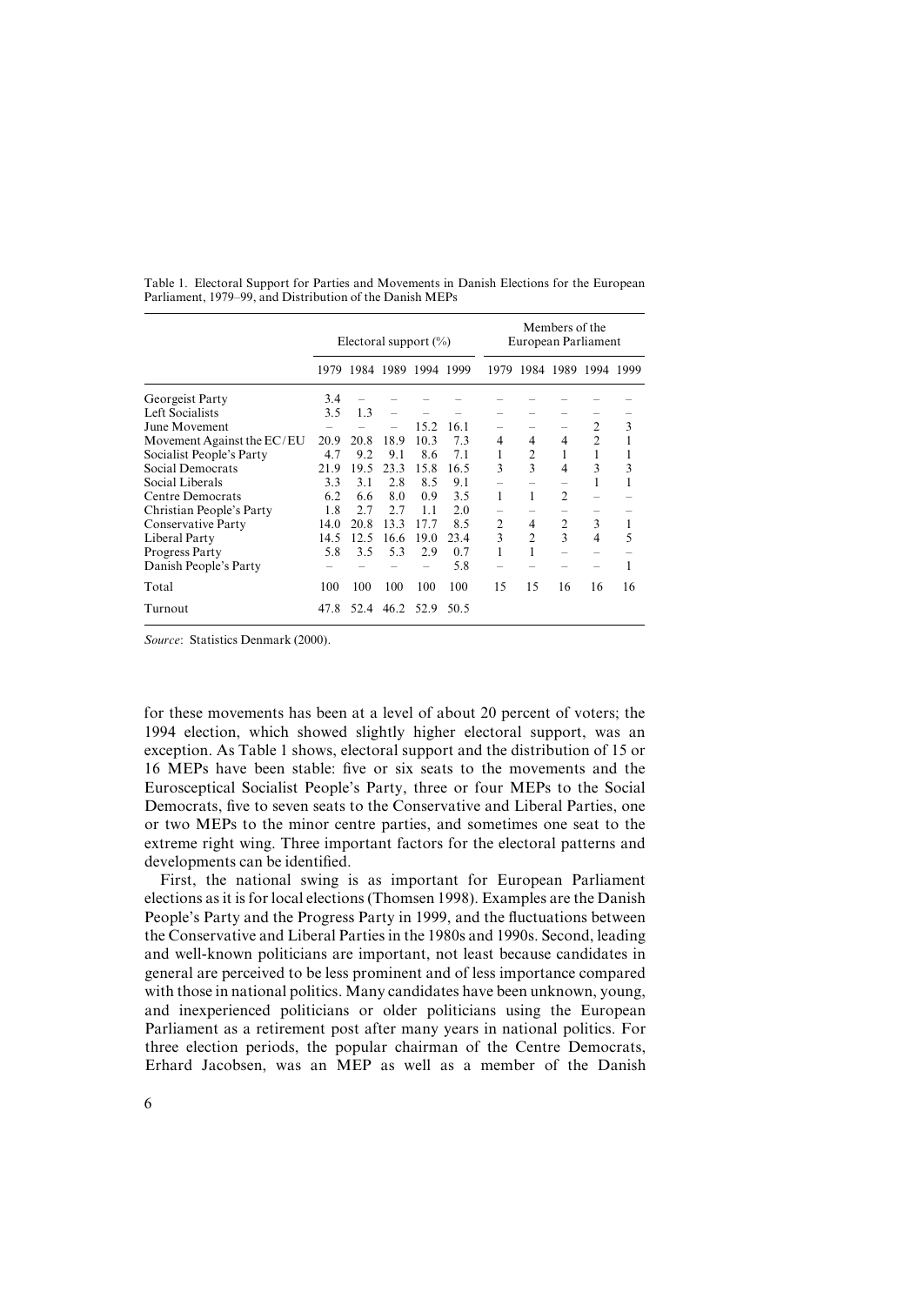Parliament. In 1994, after many years in the Danish Parliament, the former minister of the environment and first lady Lone Dybkjær was the first MEP for the Social Liberals, and in 1994 the former Prime Minister Poul Schlüter gave the Conservative Party a much better vote than the national swing indicated. In 1999, Mogens Camre, a former Social Democrat, ran for the Danish People's Party on a strong right-wing programme, which was given much of the credit for the party mandate.

In this way, the outcome of the European Parliament election is closely related to developments on the national political scene, and groupings in the European Parliament (left, right, etc.) have so far played a minor role in elections.

The level of support for Eurosceptical parties and movements has been about 25 to 35 percent – much less than the level of Euroscepticism demonstrated in polls and in the vote in the six referendums on the EC and the EU. This reflects the dilemma many voters face when choosing between party loyalty and their Euroscepticism.

# Why So Many Referendums? The Institutional Setting and the Demand for Referendums

Six referendums on the EU is the highest number in Europe  $-$  most EU countries have never held a referendum on the European issue. However, some present members of the EU have held referendums, e.g. Ireland has held five referendums (1972, 1987, 1992, 1998, 2001), France two (1972, 1992), Britain (1975) and Italy (1989) one each, and Finland, Austria, and Sweden all held one when entering the EU in 1994 (updated from Laursen 1994b, 303–4; Pesonen et al. 1998). The Danish use of referendums is not part of a traditional Danish practice of public involvement in politics ^ during the past 30 years, only one referendum has been held on another issue. There are several explanations why Denmark has referendums on EU issues.

First, Article 20 of the Danish constitution stipulates that a law ceding sovereignty must be submitted to a referendum if not approved by at least a five-sixths majority in the Danish Parliament. Ceding sovereignty has been the official reason for the referendums in 1972, 1992, 1998, and 2000. However, as early as 1971 all major parties came to an agreement that the question of whether Denmark should join the EU would be submitted to a referendum even with a five-sixths majority supporting membership (Koch & Togeby 1999). This political agreement was confirmed in the 1998 referendum on the Amsterdam Treaty and in the 2000 referendum, when it was stated that the issues would be submitted to a referendum even if they were approved by a five-sixths majority (Law No. 322 of 6 June 1998; Law No.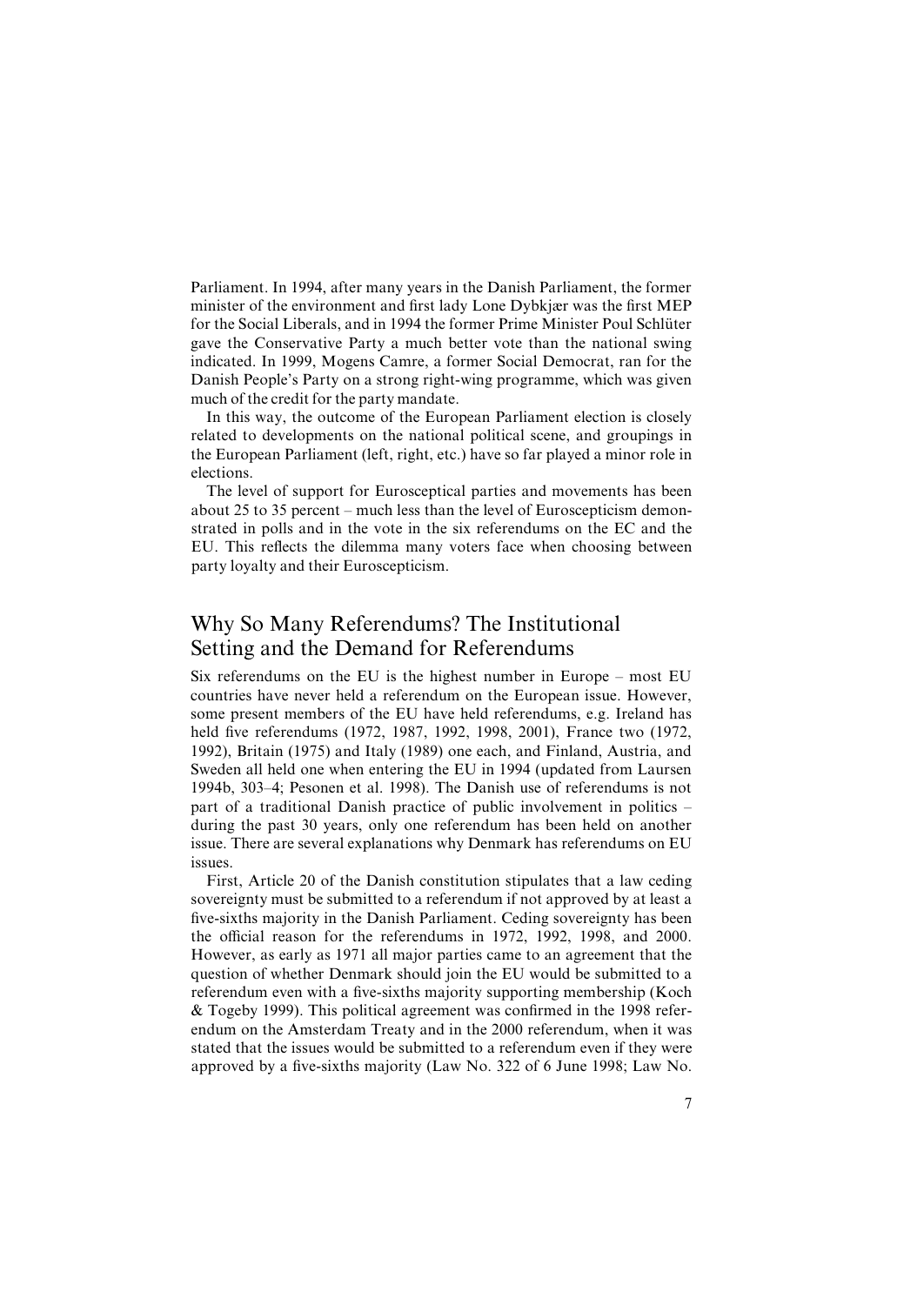288 of 2 May 2000). Since the establishment of the four Danish exemptions to the Maastricht Treaty by the 1993 referendum, there have been additional political agreements stipulating that the exemptions could not be removed without a referendum (Petersen 1999, 107). In 1993, the EU issue was submitted to a referendum under Article 42 of the constitution and in 1986 as a consultative referendum (not mentioned in the constitution). Thus, it is not for strictly constitutional reasons that Denmark has had six referendums on EU issues.

However, in the present discussion of the Nice Treaty, the dominant parties in Parliament argue that according to Article 20 of the constitution a referendum is not needed, which has also been confirmed by the Justice Department (Law No. 179 of 2 March 2001; Justice Department 2001).

This interpretation of the Nice Treaty has been challenged by the Eurosceptical parties and movements. Furthermore, in the referendums in 1972, 1998, and 2000, Article 20 was not decisive in determining whether there should be a referendum or not. In this way, the constitutional minimum requirements are being used politically in a new way to avoid a referendum, which should be seen in relation to the 'no' to the euro delivered by the referendum of 2000. This political use may be the beginning of a challenge to the institutionalization of Danish referendums on EU issues(see below).

Second, the reason for submitting the European issue should, therefore, be seen not as a consequence of strictly legal reasons, but rather as a consequence of political reasons. One of the major political reasons has been the internal split within the Social Democratic Party. Because of fears of the EC question influencing national elections and strengthening Eurosceptical Social Democratic candidates to Parliament, Social Democrats in and outside the government were led to see a referendum as a method of separating national politics from this international issue (Martens 1979,  $28-44$ ). The referendum in 1972 was first planned as a nonbinding consultative referendum. The debate, however, quickly turned in favour of a binding referendum following the rules of Article 20 in the constitution for ceding sovereignty. National and party political problems were decisive in the introduction of referendums on EC/EU matters. The next referendum in 1986 was also the product of national political disputes, where tactical manoeuvres of the two opposition parties  $-$  the Social Liberals and the Social Democrats - and the Liberal-Conservative government ended with a very unexpected referendum on the EC reform package (Worre 1988, 369^70). Not only the Social Democratic Party has had an interest in dealing with internal opposition – referendums have been a way for all parties in Parliament to deal with the fact that some of their voters as well as their members of Parliament have had differing views on European issues. Referendums have made it possible to decouple domestic politics and European issues.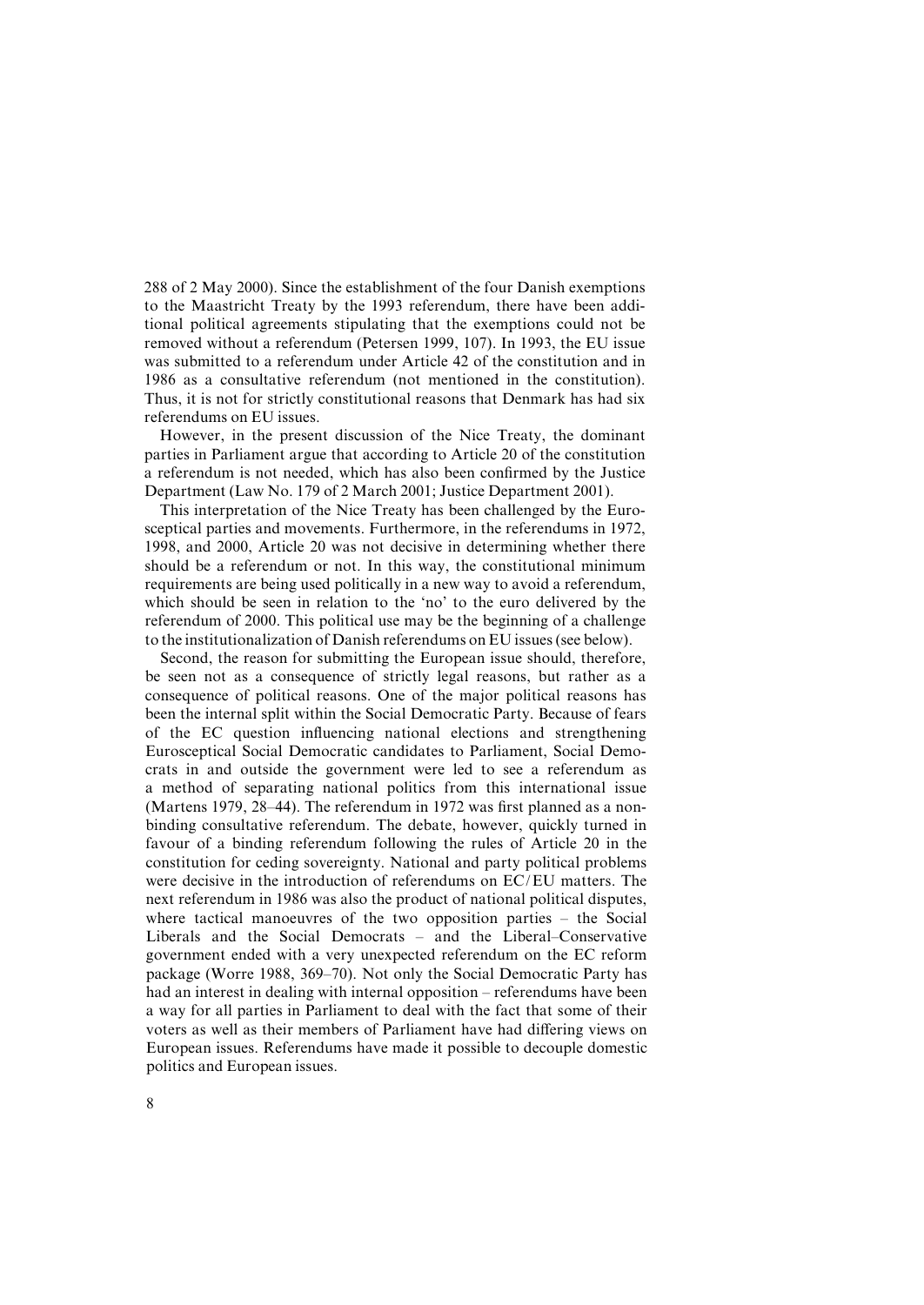Third, several minor parties and individual politicians in Parliament have on their agenda a general wish for more referendums. However, this seems to play a minor role among the reasons for referendums in Denmark.

Fourth, the widespread use of referendums has institutionalized the referendum instrument as a must when European issues are involved. In the 1990s, there was general agreement among almost all parties  $-$  in fact establishing a tradition  $-$  for referendums whenever major EU decisions were to be made. This tradition is very often legitimized with reference to the divided population and the many narrow 'yes' or 'no' majorities  $-$  the logic being that with a deeply divided population and with the results of the referendums swinging back and forth between `yes' and `no', major decisions cannot be made without consulting the voters in a referendum. However, the discussion in Parliament on the Nice Treaty shows that the institutionalization is not so deep that it cannot be changed if a strong majority in Parliament should decide to do so. Therefore, the general claim for referendums on EU issues in Denmark seems to be weakened by the `decision' that the Nice Treaty did not cede sovereignty and therefore did not need to be submitted to referendum. In this way, questions of whether future treaties will cede sovereignty still seem relevant to whether Denmark will hold referendums on EU issues. Nevertheless, it may very well be the current political situation which decides whether forthcoming treaties cede sovereignty, rather than legal reasons.

Whatever the reason for the many referendums, the Danes are very interested in the referendums on the EC/EU, and very divided on the issues - but how do the Danes evaluate the many referendums presented to them? Are they weary of this element of direct democracy or do they embrace it? Their basic beliefs about referendums as a part of democracy are also characterized by a split electorate, but with a tendency towards less support for more referendums (see Figure 4).

In the early 1990s, the pattern seemed to be that after a referendum the support for further referendums declined (Svensson 1999, 255). However, this pattern is not found in the late 1990s, when support for more referendums  $-$  as expected  $-$  increased at the time of the 1998 referendum, but not to the high levels of support in the late 1980s and early 1990s, and, more importantly, declined further after 1998 and reached its lowest level ever just before the euro referendum in 2000. It has been suggested that groups of citizens felt that the political elite were using referendums to manipulate voters (Svensson 1999, 256), by presenting the same or almost the same question to the people again and again, forcing the voters to go further towards European integration than the majority of voters wanted. If this interpretation is correct, support for more referendums should decline most among `no' voters. Unfortunately the data do not give the opportunity to examine this question over time. However, a survey conducted a month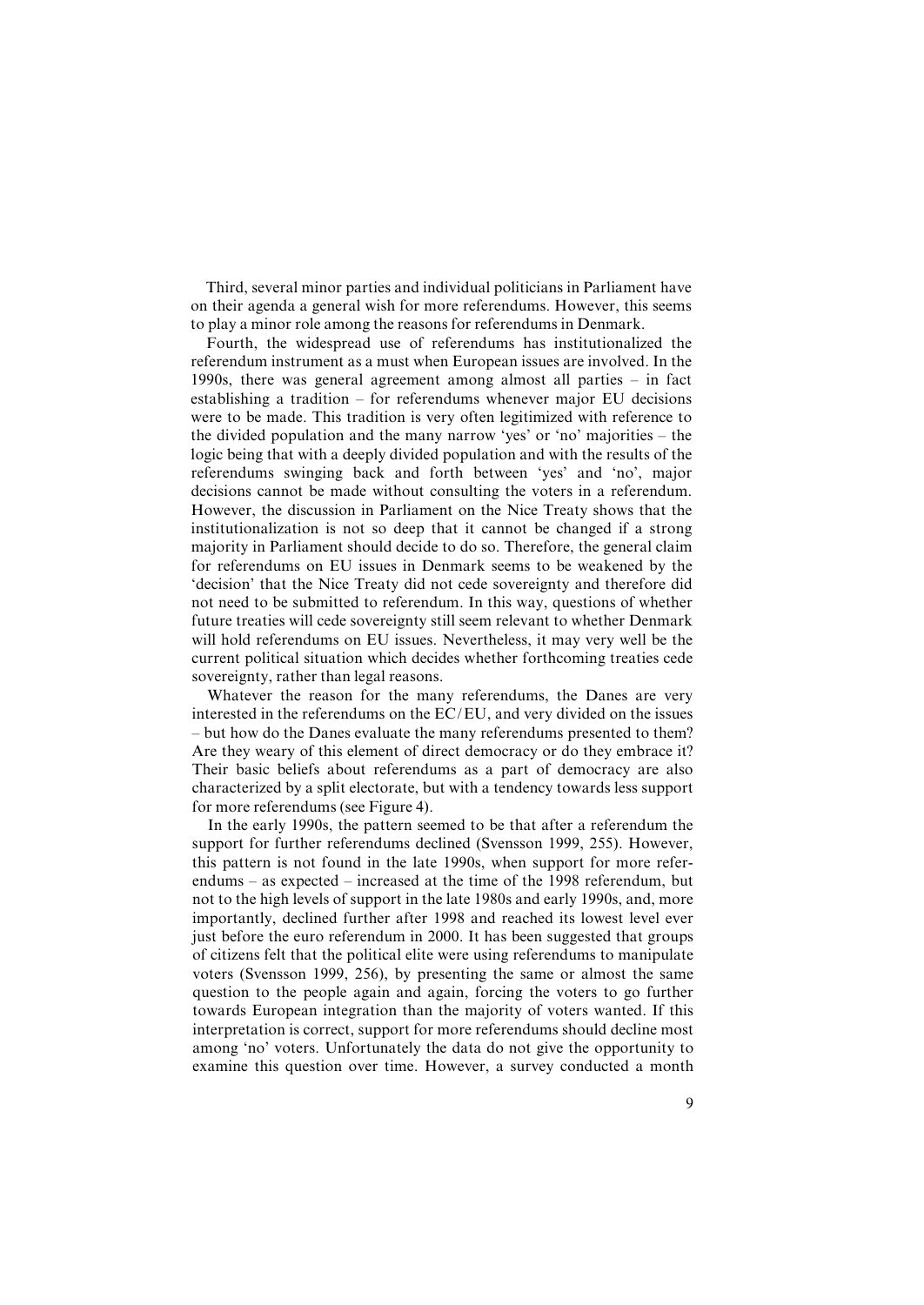

Figure 4. Percentage Agreeing on the Item `Many more political issues should be decided by referendums',  $1979-98$ .

Source: Svensson (1999, 256).

before the 2000 referendum shows that citizens favouring the single currency strongly disfavoured more referendums, whereas the opposite can be said about citizens who disfavoured the euro (see Table 2).

One interpretation of the clear division among citizens in Table 2 is that `yes' supporters would have their way even without a referendum,

|                  | Agree<br>$\binom{0}{0}$ | Neither agree<br>nor disagree $(\% )$ | Disagree<br>(%) | N   | Percent<br>difference |
|------------------|-------------------------|---------------------------------------|-----------------|-----|-----------------------|
| 'Yes' supporters | 24                      |                                       | 73              | 350 | $-49$                 |
| 'No' supporters  | 65                      | 4                                     |                 | 332 | 34                    |
| Undecided        | 45                      |                                       | 48              | 123 | $-3$                  |

Table 2. Demand for More Referendums on EU Issues 2000 Divided on Support for the Euro Question: 'Should more EU issues be decided by referendums?'

Note: `Agree' consists of `strongly agree' and `somewhat agree'. `Disagree' consists of `strongly disagree' and `somewhat disagree'. The survey was conducted between 24 and 31 August 2000 by PLS RAMBØL Management by telephone for House of Mandag Morgen and the University of Southern Denmark. The response rate was 51 percent.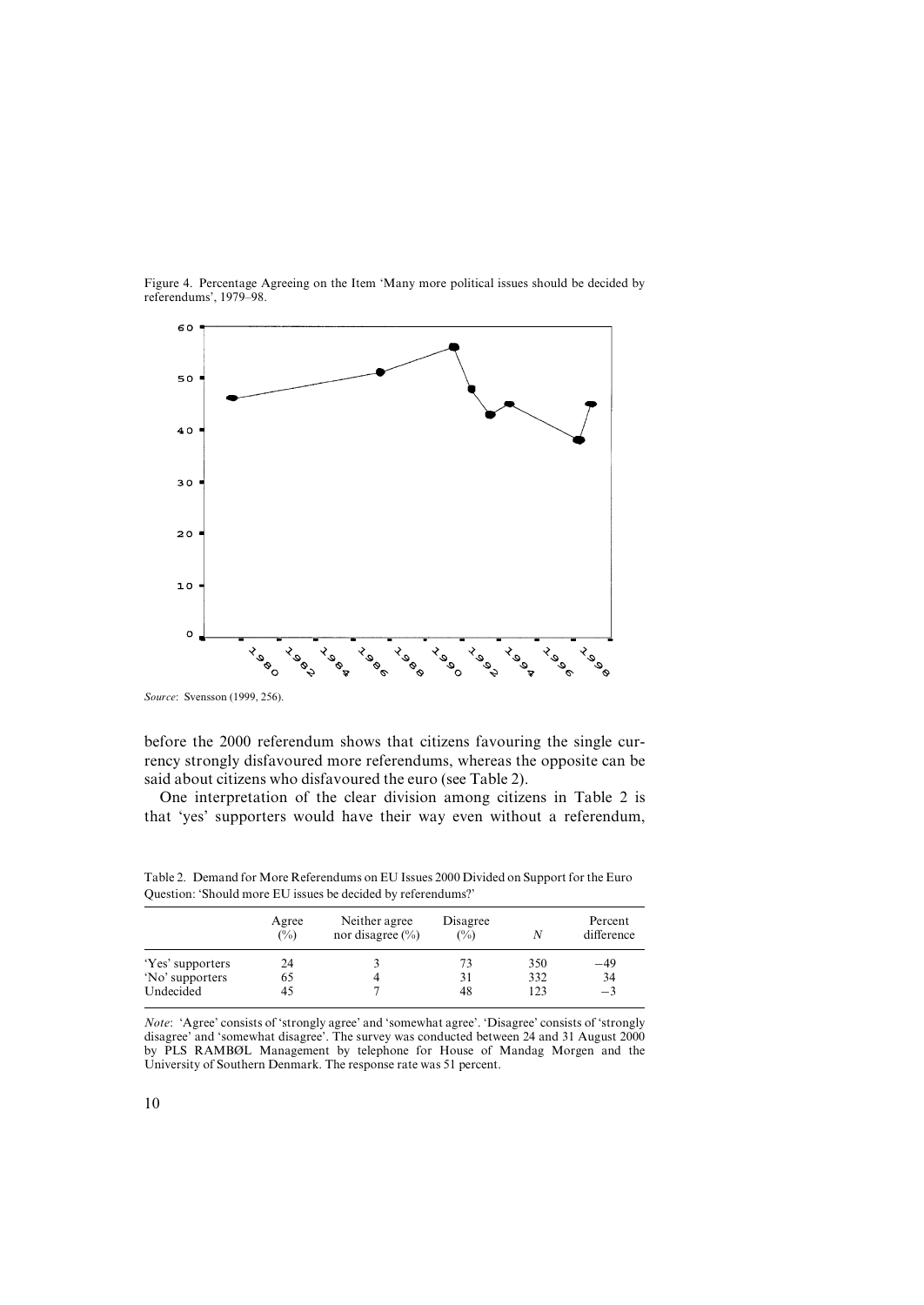|          |  | Table 3. Demand for More Referendums on EU, National, Regional, and Local Issues, 1999    |  |  |  |
|----------|--|-------------------------------------------------------------------------------------------|--|--|--|
| and 2000 |  |                                                                                           |  |  |  |
|          |  | Question: 'Should many more EU/national/regional/local issues be decided by referendums?' |  |  |  |

|                 | Agree<br>completely<br>$(\%)$ | Agree<br>partly<br>$\binom{0}{0}$ | Neither<br>agree nor<br>disagree<br>$(\%)$ | Disagree<br>partly<br>$(\%)$ | Disagree<br>completely<br>(%) | N    | Percent<br>difference |
|-----------------|-------------------------------|-----------------------------------|--------------------------------------------|------------------------------|-------------------------------|------|-----------------------|
| 2000            |                               |                                   |                                            |                              |                               |      |                       |
| EU issues       | 33                            | 11                                | 4                                          | 8                            | 44                            | 814  | -8                    |
| National issues | 28                            | 12                                | 4                                          | 8                            | 48                            | 799  | $-16$                 |
| Local issues    | 36                            | 16                                | 3                                          | 6                            | 39                            | 808  |                       |
| 1999            |                               |                                   |                                            |                              |                               |      |                       |
| National issues | 21                            | 21                                | 7                                          | 19                           | 32                            | 1114 | -9                    |
| Regional issues | 12                            | 23                                | 10                                         | 21                           | 34                            | 987  | $-20$                 |
| Local issues    | 14                            | 22                                | 9                                          | 20                           | 35                            | 1113 | $-19$                 |

since a clear majority in Parliament support further integration, whereas for citizens who are against further integration more referendums on EU issues seem to be their only chance to prevent further European integration.

No matter what the reason is, it is clear that the support for more referendums has declined somewhat among the Danes, even though a large minority continues to want more referendums. This conclusion is supported even more if attitudes to different kinds of referendums are analysed. In all cases, the majority is against more referendums – with local referendums in 2000 being the exception (see Table 3). Attitudes were much more polarized in 2000 close to the Euro referendum than in 1999, when the 1998 referendum had just ended and the next referendum was not yet announced. The campaign before a referendum not only makes citizens think about the specific issue of the referendum, but also seems to make beliefs about referendums as a democratic tool more clear - the 'neither agree nor disagree' share is also lower.

The Danes are against more referendums, but do they want fewer? All the surveys analysed above ask citizens about their attitudes to more referendums. However, a rephrasing of the question may give a more accurate picture of their attitudes. Instead of asking about attitudes to more referendums, the question was put this way: `What is your attitude to referendums - in general and not in an EU context? Should we have more, is the present number suitable, or should we have fewer?' Asked this way, the picture is clear: the Danes want to continue the tradition of having many referendums on EU questions, as Table 4 shows, whereas a minority of voters want either more or fewer referendums.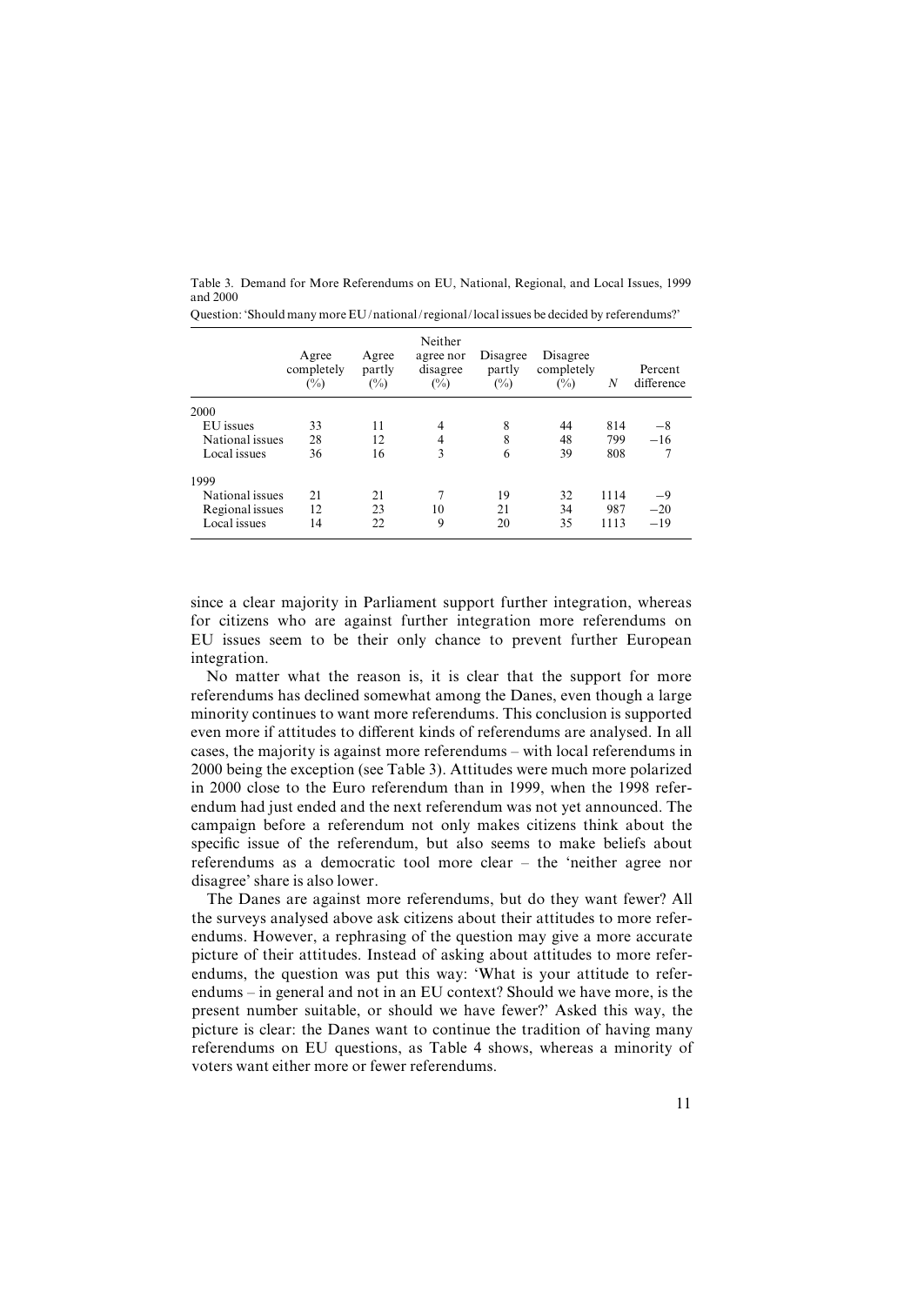Table 4. Attitudes to the Number of Referendums (Percent)

| More        | 16   |
|-------------|------|
| Same number | 60   |
| Fewer       | 20   |
| Don't know  |      |
| N           | 1207 |

Source: Survey carried out on 25 September 2000 by Sonar for the newspaper Morgenavisen Jyllands-posten.

### Referendums on the EC and EU

The turnout at the six referendums on EU questions during the past 30 years has been very high  $-$  on average 82.2 percent  $-$  compared with other public elections (see Figure 3), and compared with the ten referendums on other questions held in the past  $85$  years  $-$  average turnout 57.5 percent. For the last seven non-EU referendums (all since World War II) the average turnout is 62.8 percent. Since the lowering of the voting age to 18 in 1978, the EU has been the only topic of referendum. In order to understand the process behind the referendums, a brief overview of the EU referendums and their themes follows.

As Table 5 shows, in all referendums the economy issue has played a major role as an argument for supporting further cooperation within the EU, just as loss of Danish sovereignty has been a major argument against. Furthermore, several referendum-specific issues surface at each referendum. The threat to the Danish welfare model manifested itself as a major issue in the 2000 referendum, along with loss of national identity and cultural traditions.

The various parties have generally held a steady course on recommending either a `yes' or a `no' in the referendums. Only the Social Democrats, the Christian People's Party, and the Social Liberals have at some point changed their general support to a `yes' during the six referendums. The number of mandates in Parliament supporting a 'yes' does not correlate in any significant way with the 'yes' votes, indicating that party loyalty is weak when it comes to following the party line (Pedersen 1996,  $29-30$ ). The very strong commitment to the EU among the parties in Parliament has not affected the Danish voters, who have preserved their scepticism and taken an independent stand.

### Regional Patterns

In Denmark, the regional political-administrative level – the county (*amt*)  $-$  is the basis for 14 electoral 'county-districts', not including Copenhagen,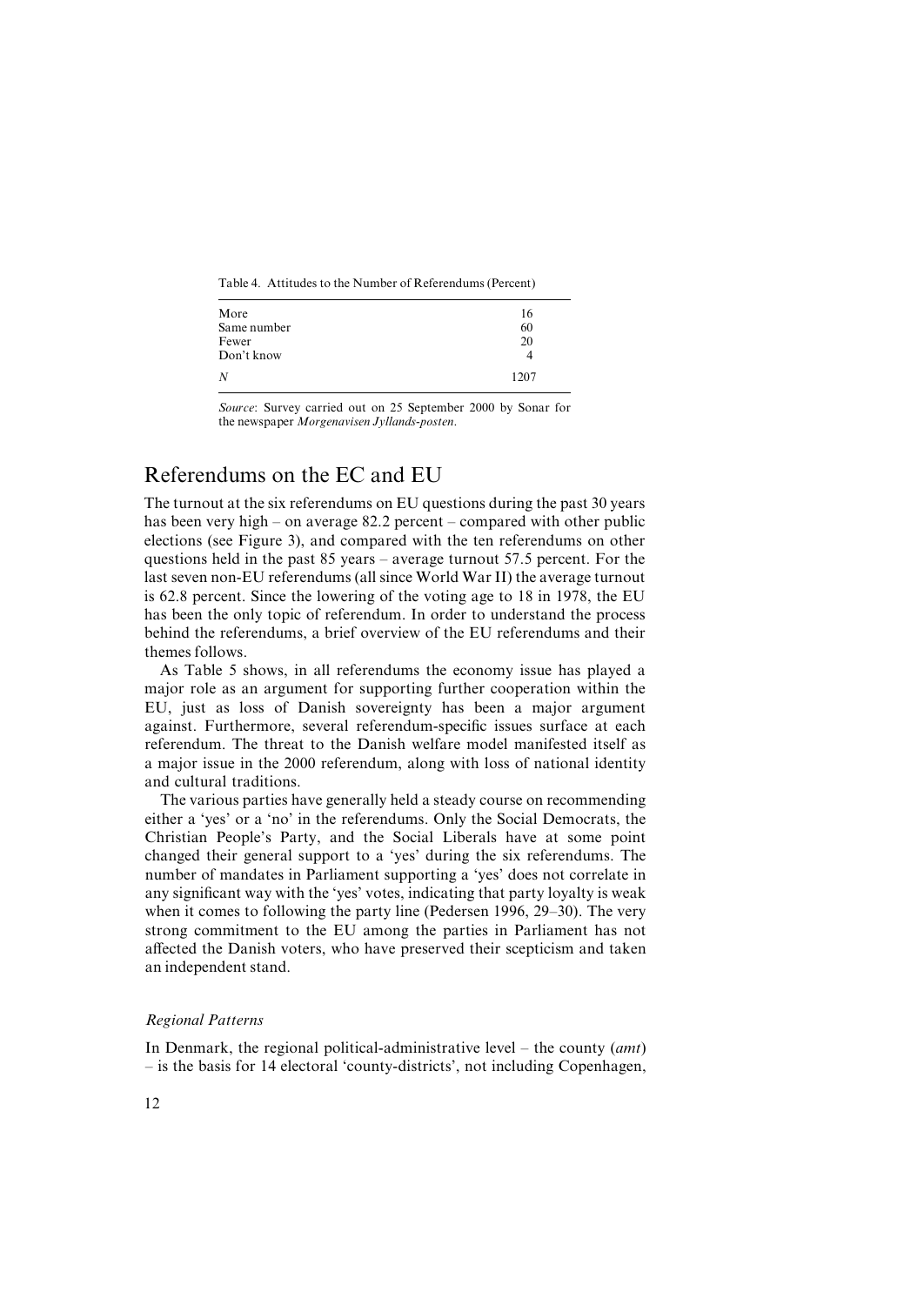which is divided into three `grand-districts' (Elklit 1999). Attitudes to the EU vary greatly in these 17 districts, and until the last referendum the picture was very clear: the Copenhagen metropolitan area voted `no' and the rest of Denmark voted `yes', especially the areas in Jutland with large agricultural and agro- and fishing-industrial interests. This centreperiphery or town-country pattern is also found within each electoral district, where citizens in the large towns are more Eurosceptical than people living in the country. The pattern in other Scandinavian countries is the opposite  $-$  there the centre/centres vote 'yes' and the periphery/ peripheries vote `no' (Petersen 1999, 117). The 1994 referendums on membership in Sweden, Finland, and Norway showed a clear centre^ periphery pattern, in which the `yes' support was located in the high population density areas of the south and southeast parts of the countries (Ringdal & Valen 1998; Pesonen et al. 1998).

The 'no' centre and 'yes' periphery are still the basic picture in Denmark, but differences have weakened, as shown in the last row in Table 6, where the average differences in electoral results in the 17 districts from the national electoral results are calculated. The differences in the latest referendums dropped to half and then to one-quarter of the differences in the first two referendums. The vanishing regional pattern in Denmark is also different from the voting pattern in Norway, where the centre-periphery dimension seems rather stable over time (Ringdal & Valen 1998, 187). Copenhagen and the western part of Jutland traditionally constitute the extremes on the continuum of 'yes' percent in the different referendums in Denmark. In 1972 one district in Copenhagen had a 'yes' percentage of 43.8 whereas Ringkøbing had a 'yes' percentage of 75.3. In 1986 these large differences were still present. However, from the 1992 referendum the difference narrows. In 1998 the southern district in Copenhagen still presents the lowest yes percentage of 47.4 whereas Ringkøbing has the highest of 61.3. In 2000, the lowest 'yes' in Copenhagen was 44.5 and the highest in Jutland was 50.4, a difference of only six percent compared with the up to 40 percent difference in the 1986 referendum. This dramatic shift has taken place within only 15 years. Even though the Danes continue to be divided on the EU question, this division is dividing the various parts of Denmark to a much lesser degree, the split occurring more and more within all parts of Denmark. Whereas the `no' in 1992 was the `no' of Copenhagen and parts of the islands (nine out of the 17 districts and counties), the `no' in 2000 was the 'no' of all Denmark (15 of the 17 districts and counties)  $$ but of course not all Danes.

A closer examination of the  $17$  districts reveals that five counties  $-$  North Jutland, Århus, Funen, Bornholm, and Storstrøm  $-$  have always had the same 'yes' or 'no' majority as the country as a whole. Closest to the national result was Funen, followed by Roskilde, Århus, North Jutland, and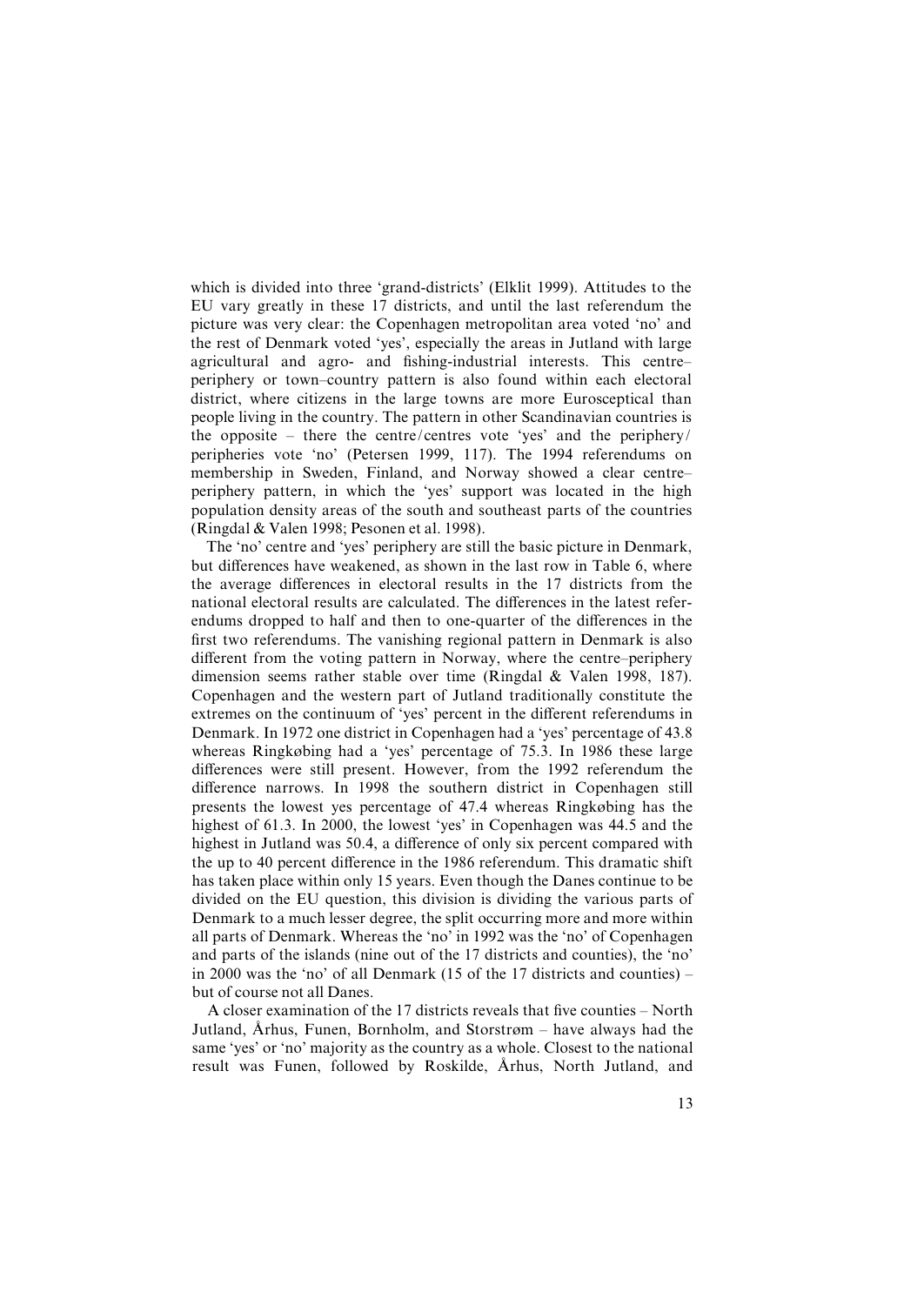| $\sim$ Themes and Part $\cdots$<br>$\frac{1}{3}$<br>siv Dafar<br>Table 5. Overview of the Six R |  |
|-------------------------------------------------------------------------------------------------|--|
| f                                                                                               |  |

| (mandates in Parliament at time of<br>Parties in Parliament for/against | Against: $10\%$ • Socialist People's Party (10%)<br>Conservative Party (18%)<br>Social Democrats (40%)<br>Social Liberals (15%)<br>Liberal Party (17%)                                             | Socialist People's Party (12%)<br>Christian People's Party (3%)<br>Conservative Party (24%)<br>Social Democrats (32%)<br>Centre Democrats (4%)<br>Social Liberals (6%)<br>Progress Party (3%)<br>Liberal Party (13%)<br>Left socialist (3%) | Christian People's Party (2%)<br>Socialist People's Party (9%)<br>Conservative Party (17%)<br>Social Democrats (39%)<br>Centre Democrats (5%)<br>Social Liberals (4%)<br>Liberal Party (17%)<br>Progress Party (7%) |
|-------------------------------------------------------------------------|----------------------------------------------------------------------------------------------------------------------------------------------------------------------------------------------------|---------------------------------------------------------------------------------------------------------------------------------------------------------------------------------------------------------------------------------------------|---------------------------------------------------------------------------------------------------------------------------------------------------------------------------------------------------------------------|
| referendums <sup>5</sup> )                                              | For: 90%                                                                                                                                                                                           | Against: 56%<br>For: 44%                                                                                                                                                                                                                    | Against: 16%<br>For/against<br>For: 82%                                                                                                                                                                             |
| Major themes in the public debate                                       | • Loss of Danish sovereignty, national identity, and cultural<br>• Caught up in big-power politics<br>$\bullet$ Economic advantages<br>$\bullet$ Avoid isolation<br>traditions<br>Against:<br>For: | Harmonization, protection of Danish environmental standards<br>• Loss of Danish sovereignty, national identity, and cultural<br>A first step towards a political union<br>· Economic advantages<br>traditions<br>Against:<br>Trade<br>For:  | • Loss of Danish sovereignty, national identity, and cultural<br>The principle of subsidiarity<br>· Openness and democracy<br>Economic advantages<br>traditions<br>Against:<br>For:                                 |
|                                                                         | Membership of European<br>Yes vote: 63%<br>Turnout 90%<br>Community<br>1972 <sup>a</sup>                                                                                                           | Single European Act<br>Yes vote: 56%<br>Turnout 75%<br>1986 <sup>b</sup>                                                                                                                                                                    | Maastricht Treaty<br>Yes vote: 49%<br>Turnout 83%<br>1992 <sup>c</sup>                                                                                                                                              |

1 4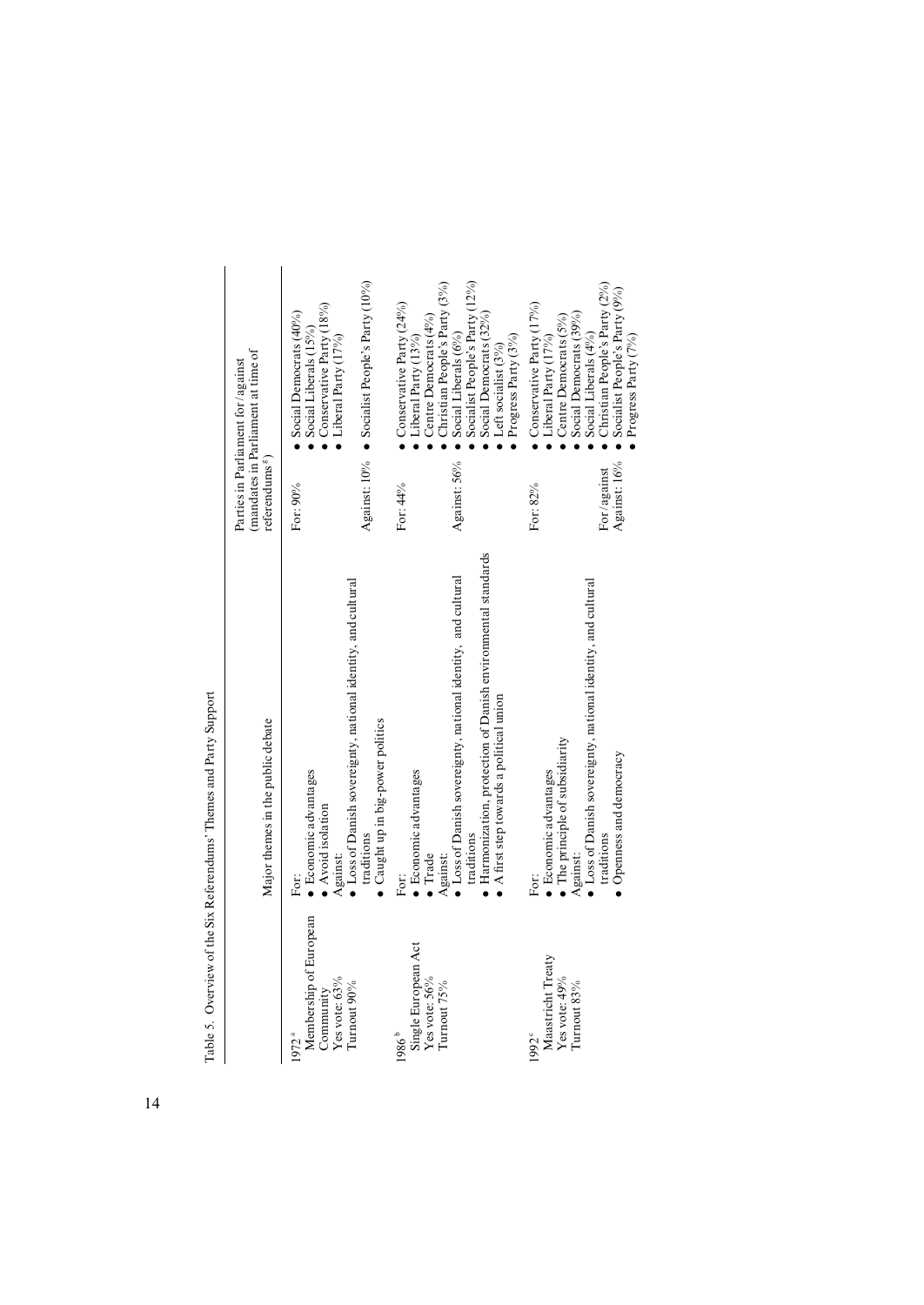| For:<br>Amsterdam Treaty<br>° 1998                                                                                                                                       | • Loss of Danish sovereignty, national identity, and cultural<br>• Undemocratic to vote twice on same treaty<br>Openness and democracy                                                                            | Against: 7%  | Christian People's Party (2%)<br>Socialist People's Party (9%)<br>Social Democrats (39%)<br>Centre Democrats (5%)<br>Social Liberals (4%)<br>Progress Party (7%) |
|--------------------------------------------------------------------------------------------------------------------------------------------------------------------------|-------------------------------------------------------------------------------------------------------------------------------------------------------------------------------------------------------------------|--------------|------------------------------------------------------------------------------------------------------------------------------------------------------------------|
| $\bullet$ No re-negation opportunity<br>Against:<br>Yes vote: 55%<br>Turnout 76%                                                                                         | $\bullet$ Economic advantages with focus on employment<br>• Build-up a Fortress Europe with closed frontiers<br>Peace project through enlargement to the east<br>Edinburgh exemption is guaranteed                | For: 80%     | Christian People's Party (2%)<br>Conservative Party (9%)<br>Social Democrats (36%)<br>Centre Democrats (5%)<br>Social Liberals (4%)<br>Liberal Party (24%)       |
|                                                                                                                                                                          | • Xenophobic regarding the Schengen open borders commitment<br>Weak environmental guarantee<br>Step towards political union                                                                                       | Against: 20% | Socialist People's Party (8%)<br>$\bullet$ Danish People's Party (7%)<br>The Unity Party (3%)<br>• Progress Party $(2\%)$                                        |
| $\bullet$ More say in EU matters<br>· Economic advantages<br>Against:<br>For:<br>European single<br>currency (euro)<br>Yes vote: $47\%$<br>Turnout 88%<br>$2000^{\rm f}$ |                                                                                                                                                                                                                   | For: 78%     | Conservative Party (9%)<br>Social Democrats (36%)<br>Centre Democrats (5%)<br>Social Liberals (4%)<br>Liberal Party (24%)                                        |
| traditions                                                                                                                                                               | • Loss of Danish sovereignty, national identity, and cultural<br>Haider effect – member state sanctions against Austria<br>Falling euro value compared with the US dollar<br>• Threat to the Danish welfare model | Against: 22% | Christian People's Party (2%)<br>Socialist People's Party (8%)<br>Danish People's Party (7%)<br>The Unity Party (3%)<br>Progress Party (2%)                      |

Movement, established in 1992, and the Movement Against the E C/EU, established in 1972, have campaigned for a `no' in allreferendums. Sources: <sup>a</sup> Petersen & Elklit (1973); Worre (1988); Siune & Svensson (1993). b Worre (1988); Siune & Svensson (1993). c Siune & Svensson (1993); Laursen (1994a). <sup>4</sup> Laursen (1994a). Petersen (1999). <sup>f</sup> Downs (2001). However, Andersen et al. (2000) find that the Haider argument was not present among voters' final reason for their decision. <sup>§</sup> www.ft.dk. The figures in the table exclude the fact that a fe w members of Parliament did not follo w their party's recommendation.

15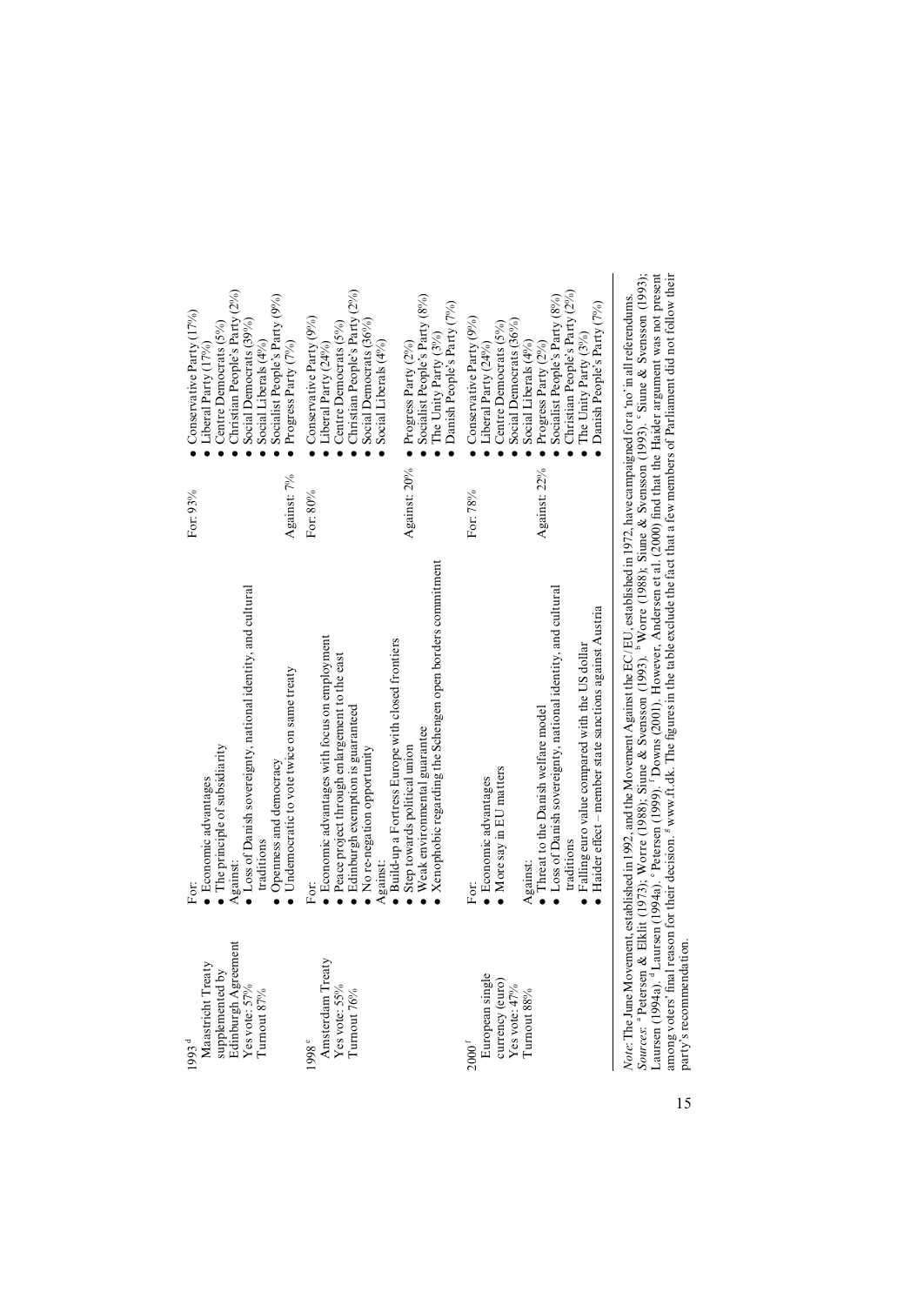|                                                                    | 1972 | 1986 | 1992 | 1993 | 1998 | 2000 |
|--------------------------------------------------------------------|------|------|------|------|------|------|
| Denmark                                                            | 63.4 | 56.2 | 49.3 | 56.7 | 55.1 | 46.8 |
| Copenhagen                                                         | 47.5 | 36.3 | 38.3 | 44.7 | 49.2 | 45.7 |
| South district                                                     | 43.8 | 33.4 | 36.3 | 42.2 | 47.4 | 44.5 |
| East district                                                      | 48.3 | 35.3 | 37.4 | 44.4 | 48.8 | 45.0 |
| West district                                                      | 49.7 | 39.7 | 41.0 | 47.0 | 51.1 | 47.5 |
| Island counties                                                    | 63.9 | 54.9 | 49.6 | 56.5 | 54.6 | 46.4 |
| Copenhagen                                                         | 58.2 | 49.8 | 48.9 | 55.4 | 54.4 | 47.7 |
| Frederiksborg                                                      | 64.1 | 58.0 | 53.5 | 59.5 | 57.6 | 50.6 |
| Roskilde                                                           | 63.9 | 55.1 | 51.6 | 59.0 | 55.7 | 48.3 |
| West Zealand                                                       | 67.0 | 56.9 | 48.6 | 55.4 | 51.9 | 42.1 |
| Storstrøm                                                          | 68.6 | 56.1 | 48.4 | 55.0 | 51.9 | 42.4 |
| Bornholm                                                           | 62.6 | 57.3 | 49.3 | 53.0 | 53.0 | 41.0 |
| Funen                                                              | 67.5 | 57.6 | 48.1 | 56.2 | 55.3 | 46.1 |
| Jutland counties                                                   | 68.6 | 62.5 | 51.6 | 59.9 | 57.0 | 47.4 |
| South Jutland                                                      | 75.1 | 68.3 | 54.1 | 61.5 | 56.9 | 48.5 |
| Ribe                                                               | 70.9 | 68.1 | 53.7 | 61.3 | 58.1 | 47.8 |
| Vejle                                                              | 68.3 | 62.5 | 51.9 | 60.8 | 56.2 | 47.5 |
| Ringkøbing                                                         | 75.3 | 73.7 | 57.5 | 66.4 | 61.3 | 50.4 |
| Århus                                                              | 62.1 | 53.5 | 48.7 | 57.4 | 56.3 | 48.7 |
| Viborg                                                             | 74.6 | 67.7 | 53.6 | 62.8 | 59.5 | 47.6 |
| North Jutland                                                      | 66.3 | 59.5 | 48.7 | 55.9 | 54.5 | 43.2 |
| Average difference in district<br>results from the national result | 7.1  | 8.1  | 4.2  | 4.8  | 2.9  | 2.3  |

Table 6. Regional Distribution of the `Yes' Percentage in Referendums on EU Questions, 1972^2000

Source: Statistics Denmark (2000).

Bornholm. In the last four referendums, Copenhagen County too has had the same `yes' or `no' majority as Denmark as a whole, and closest to the national result was Funen, followed by Copenhagen, Århus, West Zealand, and Roskilde.

### Euro/EMU Referendum 2000

During the debate prior to the referendum of 2000, the media and several opinion polls tried to map how different social-demographic groups would vote. However, their attempts were relatively poor and in contradiction to each other. Furthermore, the opinion polls predicted the election outcome rather poorly. The purpose of this part of the article is to map the reasons why people voted as they did. The first model will focus on socialdemographic characteristics, the second on knowledge about the election subject, and the third model on underlying attitudes.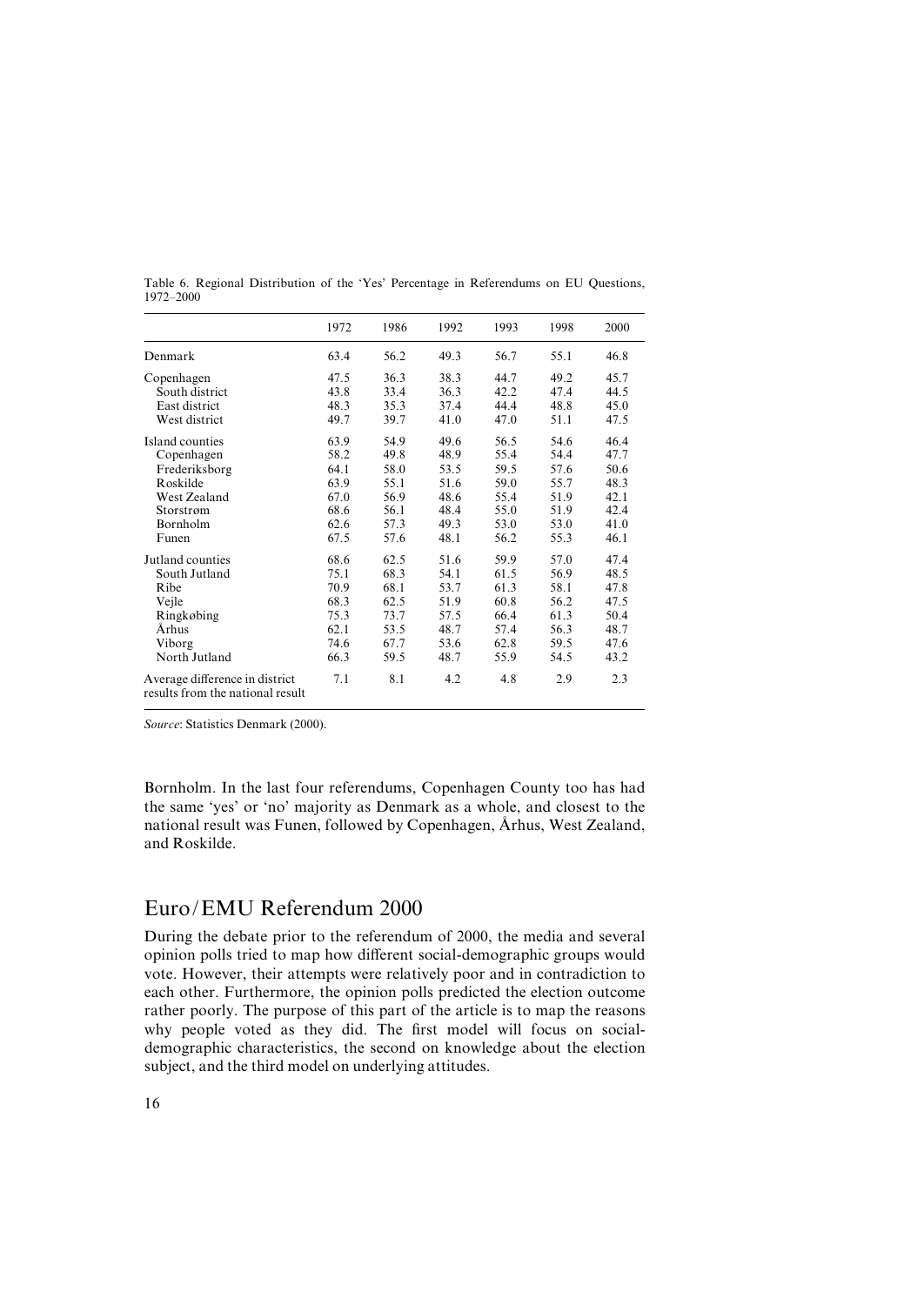Figure 5. The Odds for a 'Yes' Compared with Specific Social-Demographic Characteristics.



Note: The figure shows the odds ratios in a binomial logistic regression. Odds ratios equal to 1 indicate that there is a 50/50 chance for a 'yes' vote when the independent variable changes. Odds ratios below 1 indicate that a 'yes' vote will become less likely when the independent variable changes. Odds ratios above 1 indicate that the chance will become more likely when the independent variable changes. All odds ratios are significant:  $p < 0.000$ . Hosmer and Lemeshow's goodness-of-fit test  $\chi^2 = 5.988$  significant,  $p = 0.649$ . Nagelkerke  $R^2 = 0.069$ . 1521 cases are included in the analysis. The model correctly predicts 58.5 percent of cases. Age, geography, and workers/white-collar are all non-significant and are therefore not included in the model. When the modelling is conducted in a stepwise manner, the odds ratios do not change significantly, indicating that multicollinearity is not a problem in the model. The survey was conducted by PLS RAMBØLL Management by telephone. The response rate was 60 percent, with seven callbacks. The sampling was carried out through simple random sampling on telephone numbers approximately 2 months before the referendum. Undecided respondents were asked how they would vote if they had to take a stand, which left only 8 percent undecided and excluded from the analysis. At a later stage, the survey will be available from the Danish Data Archives.

#### Social-Demographic Characteristics

In order to be able to understand the relationship of different socialdemographic characteristics to the vote, a binomial logistic regression is conducted. See Figure 5.

Education has the strongest impact on the result of the vote. Voters with a university degree have 2.71 times higher odds for voting `yes' than voters with lower or no education, when other variables are controlled. Voters with an upper secondary education have 1.6 times higher odds for voting `yes' than voters with lower or no education. The odds ratio for women compared with men is 0.68, which indicates that women vote `no' to a greater extent that men. People who are not in the labour market or employed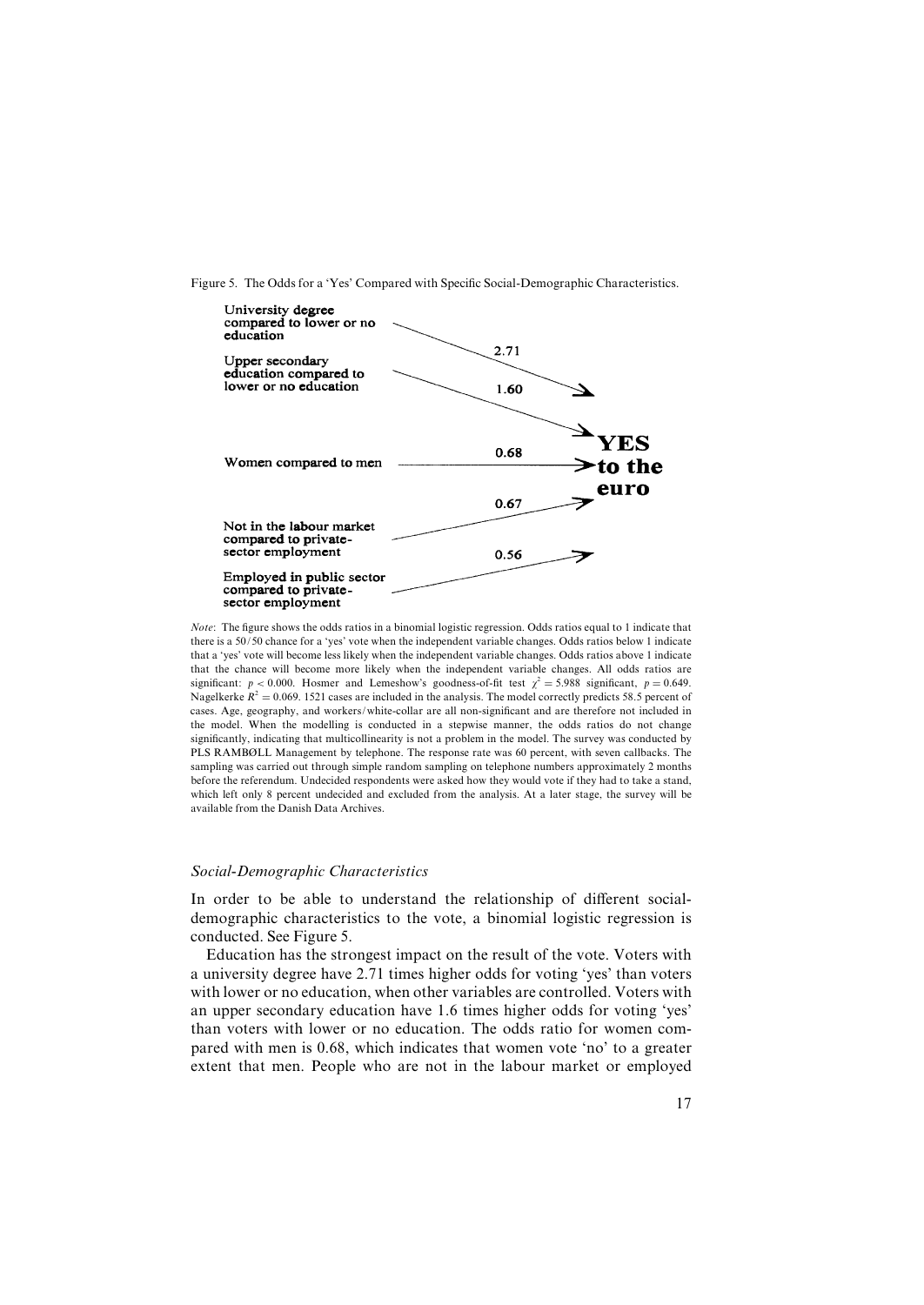in the public sector vote `no' to a greater extent than voters employed in the private sector. Education and gender correlate with employment. However, the correlation is relatively weak (Spearman  $r = 0.2$ ). The model confirms many of the early findings from other surveys in previous Danish referendums. <sup>4</sup> Men, the privately employed, and the more educated vote 'yes' to a greater extent (Siune  $\&$  Svensson 1993; Siune et al. 1994). However, the model does not find that age, geography, and worker/white-collar are significant, these having been relevant factors in previous EU referendums. That age and geography are not significant is confirmed by another analysis based on different surveys (see Jakobsen et al. 2001), and by the actual vote (see Table 6).

Jakobsen et al. (2001) find that worker/white-collar is significant; however, we find that if private/public-sector employment is included it cancels out the effect of worker/white-collar.

The model predicts correctly to a degree of 58.5 percent. Compared with the initial distribution almost equally divided between `yes' and `no' (48 percent `no' and 52 percent `yes'), this is relatively good.

### Knowledge of the Election Subject, Knowledge Items, and External and Internal Efficacy

In the debate up to the referendum, `yes' campaigners often claimed that whether you voted 'yes' or 'no' was a matter of knowledge. However, knowledge items are rarely included in surveys. The reason for this exclusion may be the difficulty of finding which knowledge items are relevant at any given point in time, and how to make a distinction between knowledge and attitudes which vary from person to person. The logistic regression in Figure 6 indicates exactly this difference, because some forms of knowledge increase the probability of a `no' and other forms of knowledge increase the probability of a `yes'. This indicates on the one hand that respondents base their votes on rather selective knowledge (Hansen & Andersen 2001). On the other hand, it may also indicate that other variables, such as general attitudes towards the EU, affect respondents' votes as well as influencing the level of knowledge or even more reciprocal relationships between the variables.

Correct answers to questions of whether Denmark can decide its own rate of taxation and whether Denmark is a member of existing monetary unions increase the odds for a `yes' vote by 2.53 and 1.48, respectively, whereas correct answers to questions of what will happen to the Danish national bank, whether Denmark could be fined, and whether Denmark can set its own interest rate all decrease the odds for a `yes'. The latter three knowledge items may all be interpreted as a loss of Danish independence, whereas the items about the possibility of setting the rate of taxation and about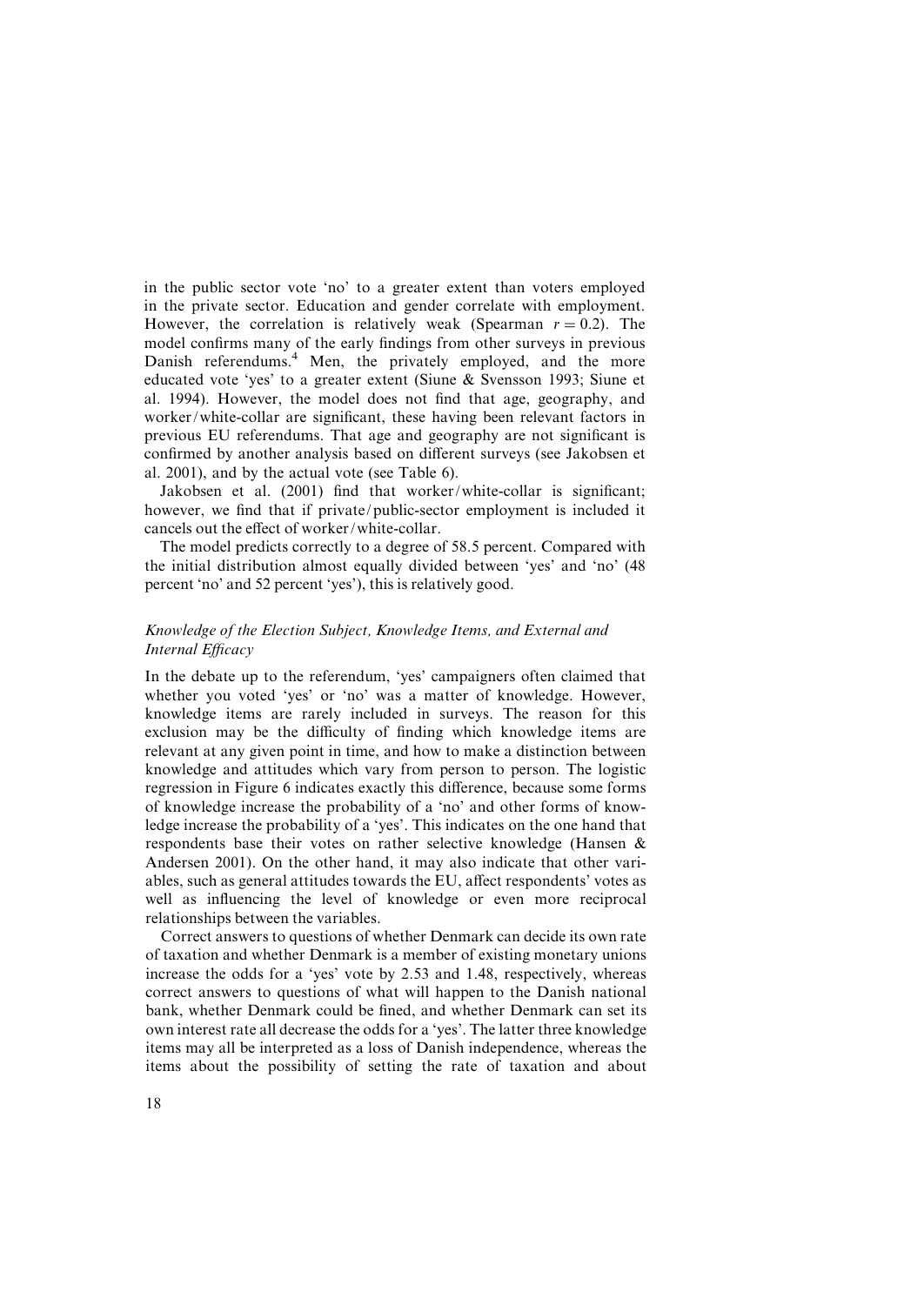Figure 6. The Odds for a 'Yes' Compared with Specific Knowledge Items and External and Internal Efficacy.



Note: The figure shows the odds ratios in a binomial logistic regression. All odds ratios are significant:  $p < 0.01$ . Hosmer and Lemeshow's goodness-of-fit test  $\chi^2 = 4.988$  significant,  $p = 0.759$ . Nagelkerke  $R<sup>2</sup> = 0.259$ . The model corretly predicts 69.6 percent of cases. 1360 cases are included in the analysis. Interest in politics is not significant and is therefore not included in the model. When the modelling is conducted in a stepwise manner, the odds ratios do not change significantly, indicating that multicollinearity is not a problem in the model. The survey was conducted by PLS RAMBÖLL Management by telephone. The response rate was 60 percent, with seven callbacks. The sampling was carried out through simple random sampling on telephone numbers approximately 2 months before the referendum. Undecided respondents were asked how they would vote if they had to take a stand, which left only 8 percent undecided and excluded from the analysis. At a later stage, the survey will be available from the Danish Data Archives.

Denmark already being a member of a monetary union would merely see Danish acceptance the euro as part of a continuing status quo. Knowledge has an impact on one's vote; however, a different kind of knowledge has a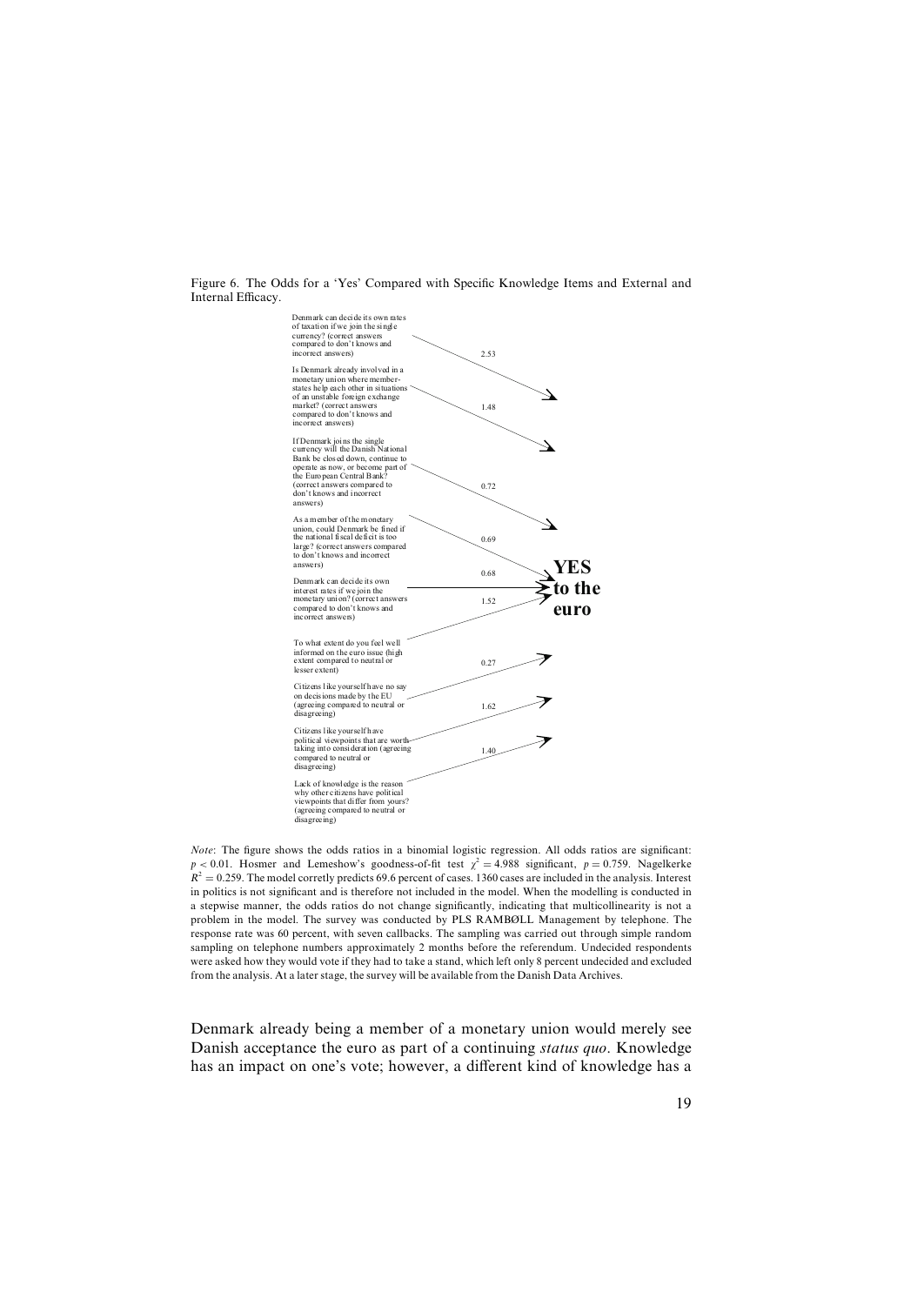different impact. The model also shows that the more well informed voters are the more likely they are to vote `yes'.

The three last items in the model are, respectively, elements of external and internal political efficacy (Campbell et al. 1954; Lane 1959; Zimmerman 1989) and political tolerance (Andersen & Hansen in review). Political efficacy is the effect indicating whether voters feel that their political actions have or can have an impact upon the political process(Campbell et al. 1954, 187).

Political efficacy may be divided into external political efficacy, which indicates to what extent the political system is responsive to one's efforts to influence policy, and internal efficacy, which indicates to what extent the voter feels competent to participate in political acts (Zimmerman 1989; Hansen 2001). People voting `yes' indicate a much higher internal and external political efficacy. External political efficacy could be the result of the large majority of members in the Danish Parliament supporting `yes', a result that has caused voters supporting `no' to feel neglected in the political process. The result that voters with a high internal political efficacy vote `yes' by a factor of 1.62 compared with neutral or less internal political efficacy could be interpreted as an effect of the massive 'yes' campaign, which to a great extent focused on trying to explain the highly complex euro project, and, by trying to do so, pushed many of the `no' voters away. When agreeing on the item that 'lack of knowledge is the reason why other citizens have political viewpoints that differ from yours', the odds are 1.4 times higher compared to neutral or disagreeing categories. This could be interpreted as the `yes' voters having to some extent adopted the `yes' campaign messages whereas `no' voters rejected them. As a result, the two sides in the campaign were talking at cross-purposes. The same phenomenon may also be interpreted as reflecting the 'yes' voters' arrogance and lack of tolerance towards people with other political views.

#### Underlying Attitudes

The last model uses differing underlying attitudes to explain the vote (see Figure 7). Three attitude items strongly increase the chance for a 'yes' vote. The three may be summarized as economic gain, general attitude towards the EU, and influence in EU decisions. The odds for these three items are much higher compared with the knowledge and social-demographic items put forward in Figures 5 and 6. There are five items which make a 'yes' vote significantly less likely. The strongest relationship among these items relates to the question of whether the euro will reduce Danish independence. When people agree on this item, there is only one-tenth of a chance for a `yes' vote compared with people being neutral or disagreeing. Agreeing that the single currency is a step towards `The United States of Europe', that the project is undemocratic, or that it poses a threat to the Danish welfare state and to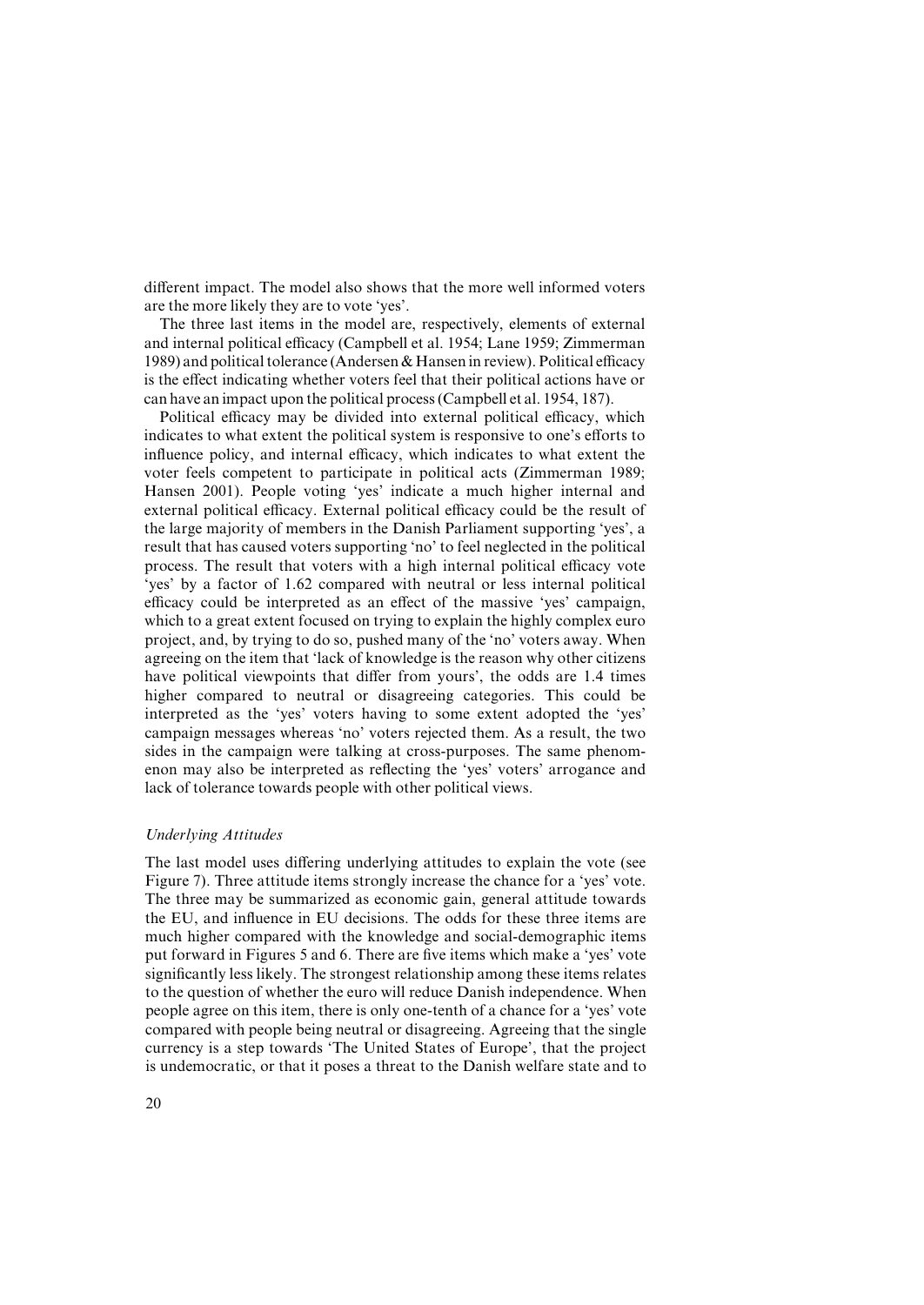Figure 7. The Odds for a 'Yes' Compared with Different Aspects of Attitudes to the Euro Issue.



Note: The figure shows the odds ratios in a binomial logistic regression. All odds ratios are significant:  $p < 0.02$ . Hosmer and Lemeshow's goodness-of-fit test  $\chi^2 = 9.946$  significant,  $p = 0.269$ . Nagelkerke  $R<sup>2</sup> = 0.822$ . The model correctly predicts 90.6 percent of cases. 887 cases are included in the analysis, since `don't know' answers are excluded from the explanatory variables. All odds are the agreeing category compared with neutral or disagreeing category. When the modelling is conducted in a stepwise manner, the odds ratios do not change significantly, indicating that multicollinearity is not a problem in the model. The survey was conducted by PLS RAMBØLL Management by telephone. The response rate was 60 percent, with seven callbacks. The sampling was carried out through simple random sampling on telephone numbers approximately 2 months before the referendum. Undecided respondents were asked how they would vote if they had to take a stand, which left only 8 percent undecided and excluded from the analysis. At a later stage, the survey will be available from the Danish Data Archives.

Danish national feelings are also strong, significant indicators of a 'no' vote. In the Danish National Deliberative Poll on the euro issue, an open question found that 'economy' for 'yes' voters and 'independence' for 'no' voters were the most significant reasons for their vote (Andersen et al.  $2000$ <sup>5</sup>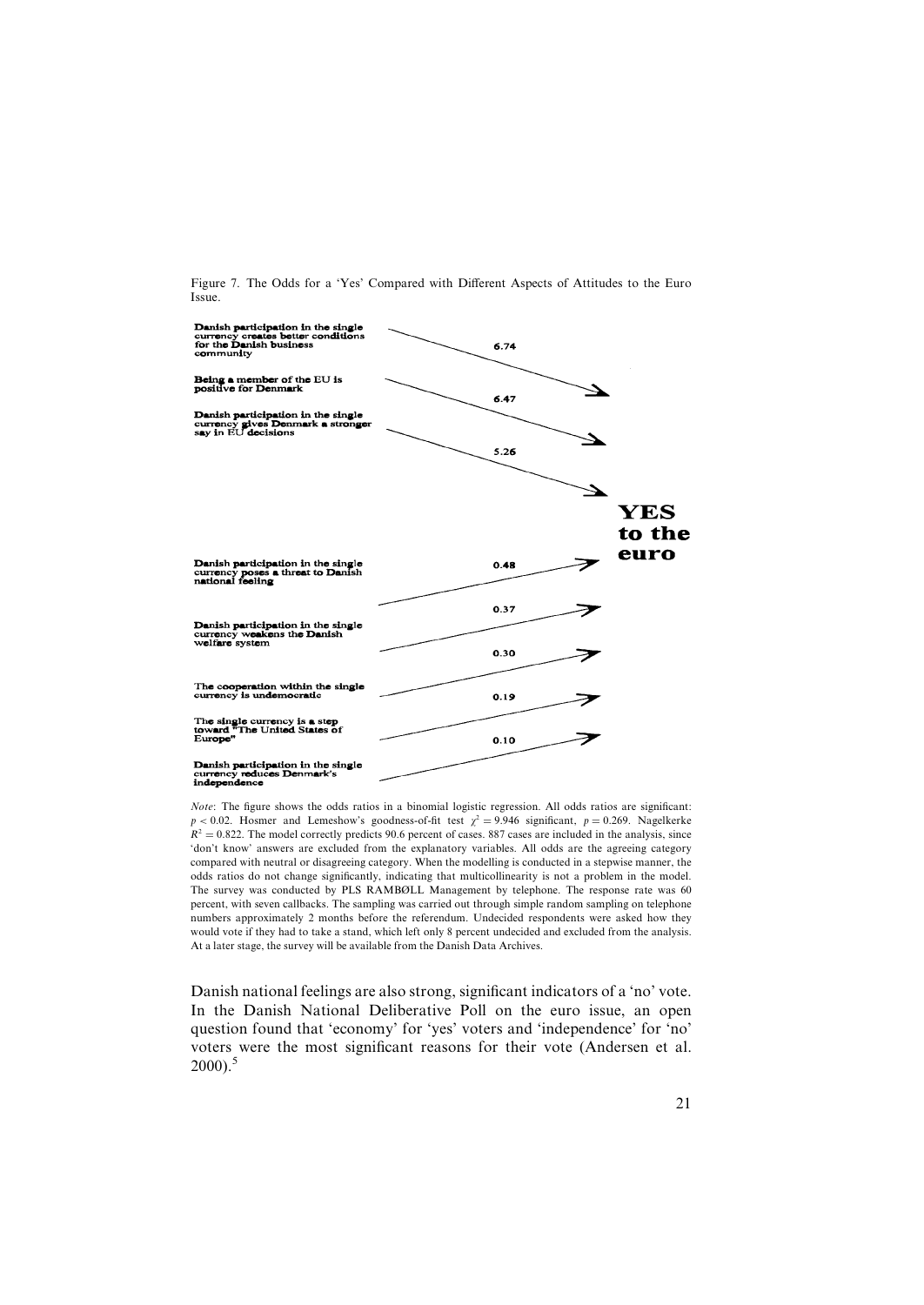The attitude model correctly predicts 90.6 percent of the votes, whereas Figures 5 and 6, respectively, correctly predict 58.5 percent and 69.6 percent. Underlying attitudes predict the vote better than the previous two models, which indicates that the euro issue is a matter of attitudes and values/beliefs rather than prescribed characteristics and knowledge. These findings are confirmed by the fact that regional differences have considerably weakened over the past 30 years with regard to European issues on the referendum agenda in Denmark. See Table 6.

### The Danes, Europe, and the EU

Throughout the past 30 years, the Danes have had paradoxical and polarized attitudes to the EC and EU. The Danes have been both extremely active (high turnouts at EU referendums) and very passive (low turnouts at European Parliament elections); they have both strongly supported membership of the EU and voted `no' to the Maastricht Treaty and the euro. But what is the essence of their attitudes  $-$  is there an essence?  $-$  and has this essence changed over time?

A key to understanding attitudes and behaviour in the past 30 years is the low level of identification with Europe among Danish citizens (see Table 7). The basic emotional identification with Europe  $-$  Europe, not the  $EU -$  is very low among Danes, who tend to feel attached to the nation, to the city, village, or other place where they live, and to the municipalities. 6

The low level of identification with Europe has placed European politics low on the public political agenda and also low on the individual agendas of most Danes  $-$  and parties, media, etc. The major  $-$  if not the only  $-$  issue regarded as important is the big issue of EU membership.

|                                 | No<br>attachment | Some<br>attachment | Strong<br>attachment | N    |
|---------------------------------|------------------|--------------------|----------------------|------|
| Denmark                         | 4                | 15                 | 81                   | 1126 |
| The city/village/place you live | 8                | 31                 | 61                   | 1124 |
| The municipality                | 8                | 44                 | 48                   | 1125 |
| The region                      | 13               | 44                 | 43                   | 1125 |
| Scandinavia                     | 15               | 48                 | 37                   | 1111 |
| The world                       | 20               | 50                 | 30                   | 1088 |
| Europe                          | 19               | 54                 | 27                   | 1108 |
| The county                      | 29               | 55                 | 16                   | 998  |

Table 7. Feelings of Attachment to Various Geographic Units (Percent)

Source: Buch & Ejersbo (forthcoming).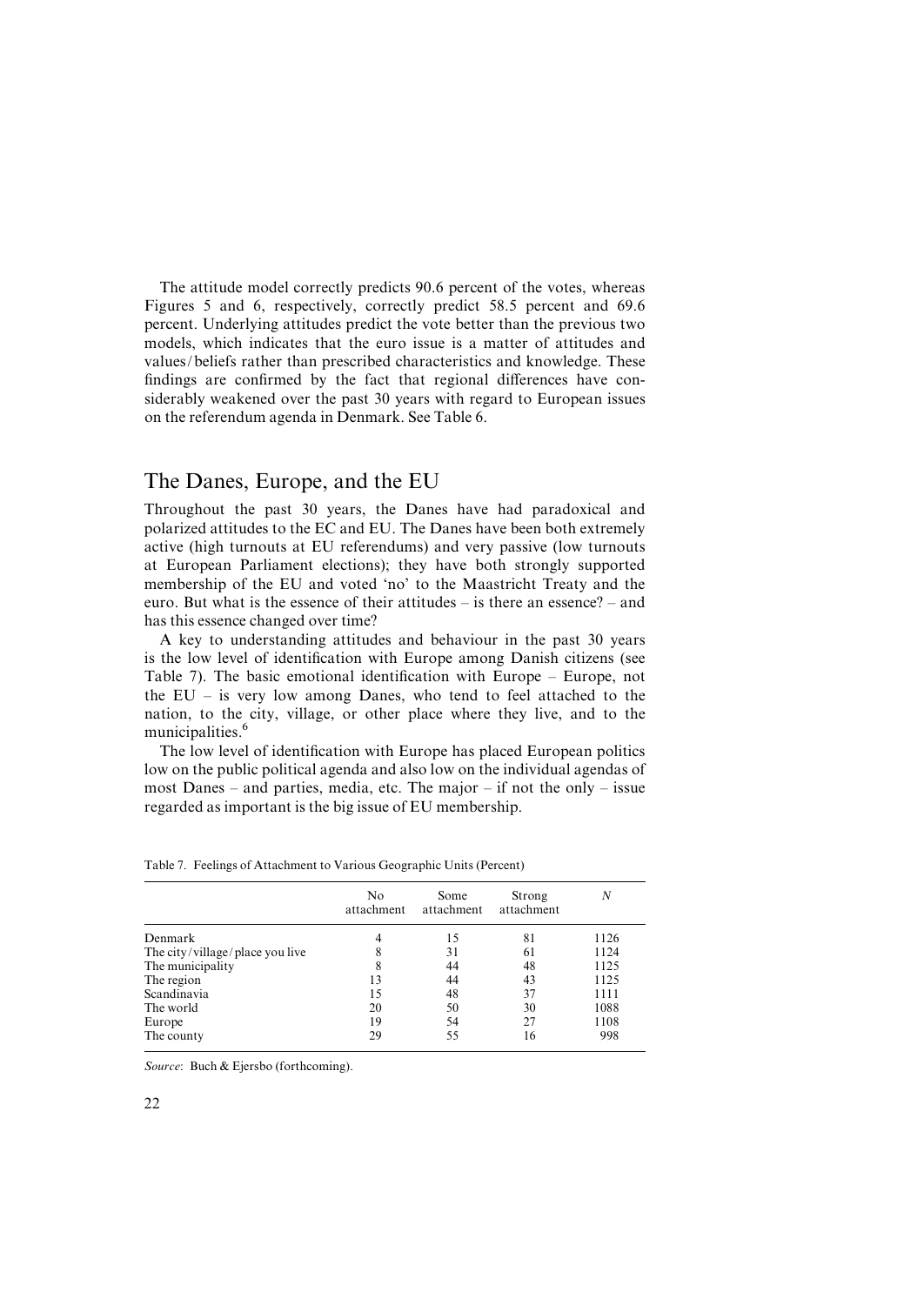This issue is not accentuated in European Parliament elections, but has been made  $-$  by parties, media, and voters  $-$  the basic question in all referendums on the EU. Around this constant debate, developments have moved the frontline from an east versus west, countryside versus city, or farmer/fisher versus industrial/public-sector conflict to a conflict within the east and the west, the countryside and the city, etc. However, the basic question is still the same: are you for or against membership? Or, to be more precise: is this next step  $-$  the single European Act, euro, etc.  $$ necessary for continued membership? The important change in the 1990s was a development away from voting on the basis of occupation or socioeconomic position to voting on the basis of general attitudes towards the EU. In the 1970s, EC attitudes were in line with the traditional left^right spectrum  $-$  with the left in opposition to 'the capitalist EC project', the right in favour of `peaceful cooperation between Western European democracies', and the Social Democratic Party caught in the middle of this debate, with a division among the party's voters, members, and politicians as the consequence. From the beginning of the twenty-first century, this picture has changed ^ towards more Euroscepticism among right-wing voters, and more positive attitudes towards the EU among left-wing voters. The EU has brought a new dimension into Danish politics, cross-cutting the old left-right spectrum, and this dimension is much more multifaceted than previous EU debates dominated by economic issues. This development is a challenge to all parties  $-$  as for decades it has been a challenge to the Social Democratic Party. Whether the implication of this development is continued decoupling of national politics and EU politics, or an EU-ization of national politics and the end of the tradition of referendums, has been at the centre of the Danish political debate since the September 2000 referendum. The White Paper presented by the government (Regeringen 2001) in June 2001, as a consequence of the `no' delivered by the September 2000 referendum, does not discuss this issue, even though the title of the White Paper, `Denmark and Europe. Enlargement, Globalization and Popular Support', focuses on the most important policy questions in the EU: enlargement, implementation of the EMU, defence and security (ESDP), justice and home affairs (JHA), other specific policies, and the new initiatives taken at the Nice meeting. The White Paper only sporadically discusses the problem of popular support, even though popular support must be viewed as one of the main problems for Danish EU policy. The White Paper points to European solutions to the Danish problem, and pays very little attention to the possibility of national solutions and policies to resolve the gap between on one side a parliament dominated by EU-positive parties and politicians, and on the other side a divided population. The crucial question is whether the gap is (1) the product of an uninformed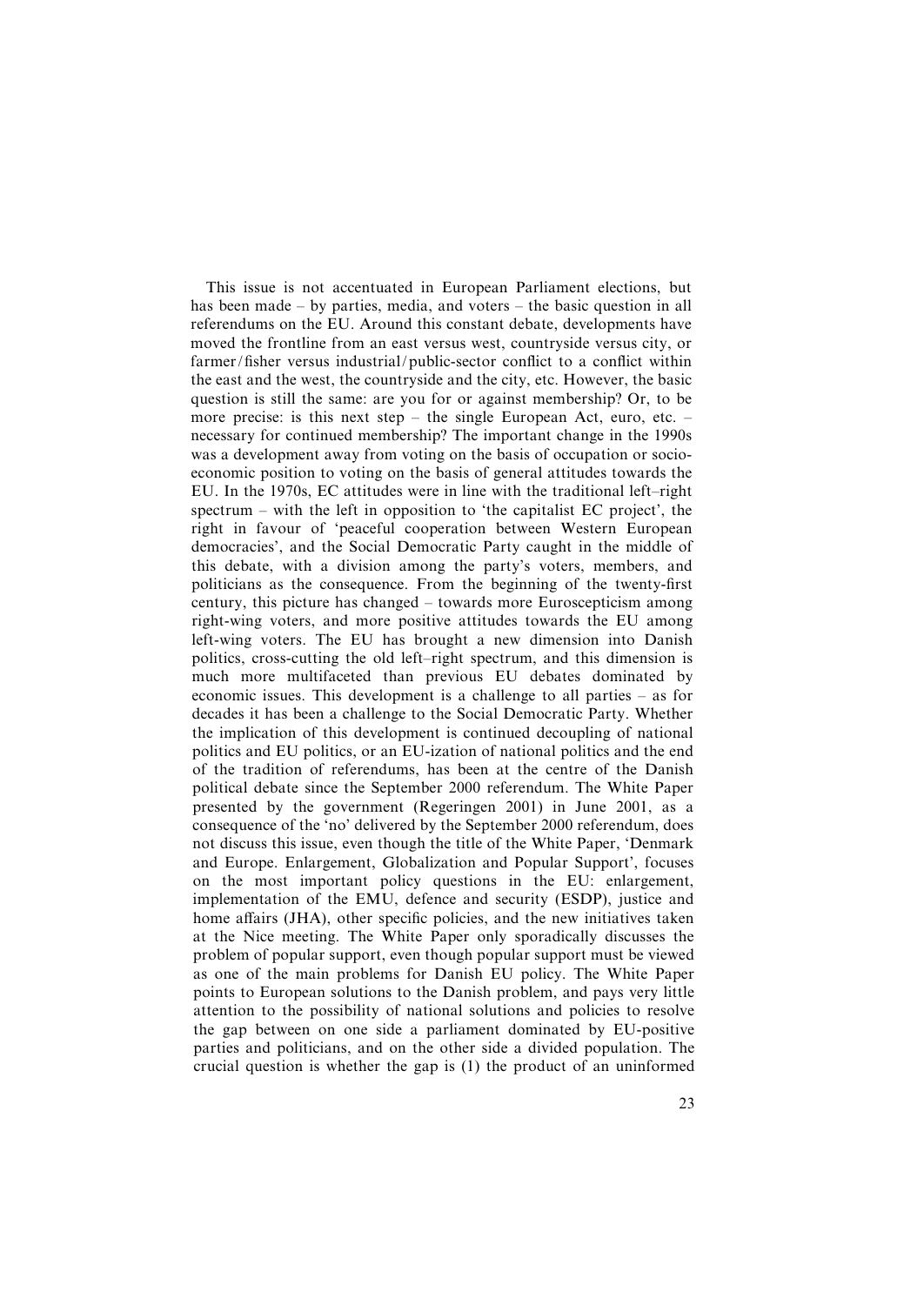population, as some politicians suggest, and calls for more information, debate, etc., (2) the product of errors in EU policies or structures, as the White Paper implies, or (3) the product of 30 years of decoupling of national and EU politics. The last possibility deserves at least to be considered and debated.

### ACKNOWLEDGEMENTS

We would like to thank our colleagues at the Department of Political Science and Public Management, University of Southern Denmark, and the three anonymous reviewers for many useful comments on an earlier version of this article.

#### **NOTES**

- 1. After it was decided that Britain would join the EEC, the polling question was changed. The question did not explicitly set British membership as a prior condition for support of Danish membership. The wording mentioning British membership may very well have created some bias towards the economic advantages of membership, since Britain was very important for Danish exports. Without the focus on Britain, respondents may have found it easier to include other arguments for and against EEC membership which they believed were important. The change in wording may in this way account for some of the changes after 1973.
- 2. Several Danish politicians have named the Parliament the 'Micky Mouse Parliament'.<br>At local elections, local lists are active in one-third of the 275 municipalities, and only
- At local elections, local lists are active in one-third of the 275 municipalities, and only the Social Democrats, the Liberals, and the Conservatives have candidates in all or almost all municipalities. This creates almost 275 different party systems (Elklit 1997).
- 4. Similar results are reported from the 1994 referendums in Norway, Finland, and Sweden (see Ringdal  $\&$  Valen (1998) for details).
- 5. Oskarson & Ringdal (1998) report that democracy/independence and economy were also the most important arguments for voters in the 1994 referendums in Norway, Finland, and Sweden. However, in Denmark the economy has primarily been an argument supporting a 'yes' vote, whereas democracy/independence has been an argument supporting a 'no' vote (see also Table 5). In Norway, Finland, and Sweden the two sides have not monopolized the argument to the same degree (Oskarson & Ringdal 1998).
- 6. The low level of identification seems to be substantial also over time. In the Eurobarometer surveys, the Danes are confronted with four options of how they might see themselves in the future - Danish only, Danish and European, European and Danish, and European only. In 1995, 48 percent of the Danish population saw themselves as `Danish only' in the near future, whereas in spring 1999 and autumn 2000, respectively, 56 percent and 46 percent saw themselves as `Danish only' in the future (Eurobarometer 1995; 2000a; 2000b).

#### **REFERENCES**

- Andersen, V. & Hansen, K. In review. Deliberative Democracy and the Deliberative Poll on the Euro.
- Andersen, V., Hansen, K. & Knoth, A. 2000. Danskernes forhold til euroen resultaterne af den nationale folkehøring om euroen. Copenhagen: Huset Mandag Morgen/SI.
- Buch, R. & Ejersbo, N. Forthcoming. Demokrati på mellemdistancen politik og forvaltning i amterne. Odense: Odense Universitetsforlag.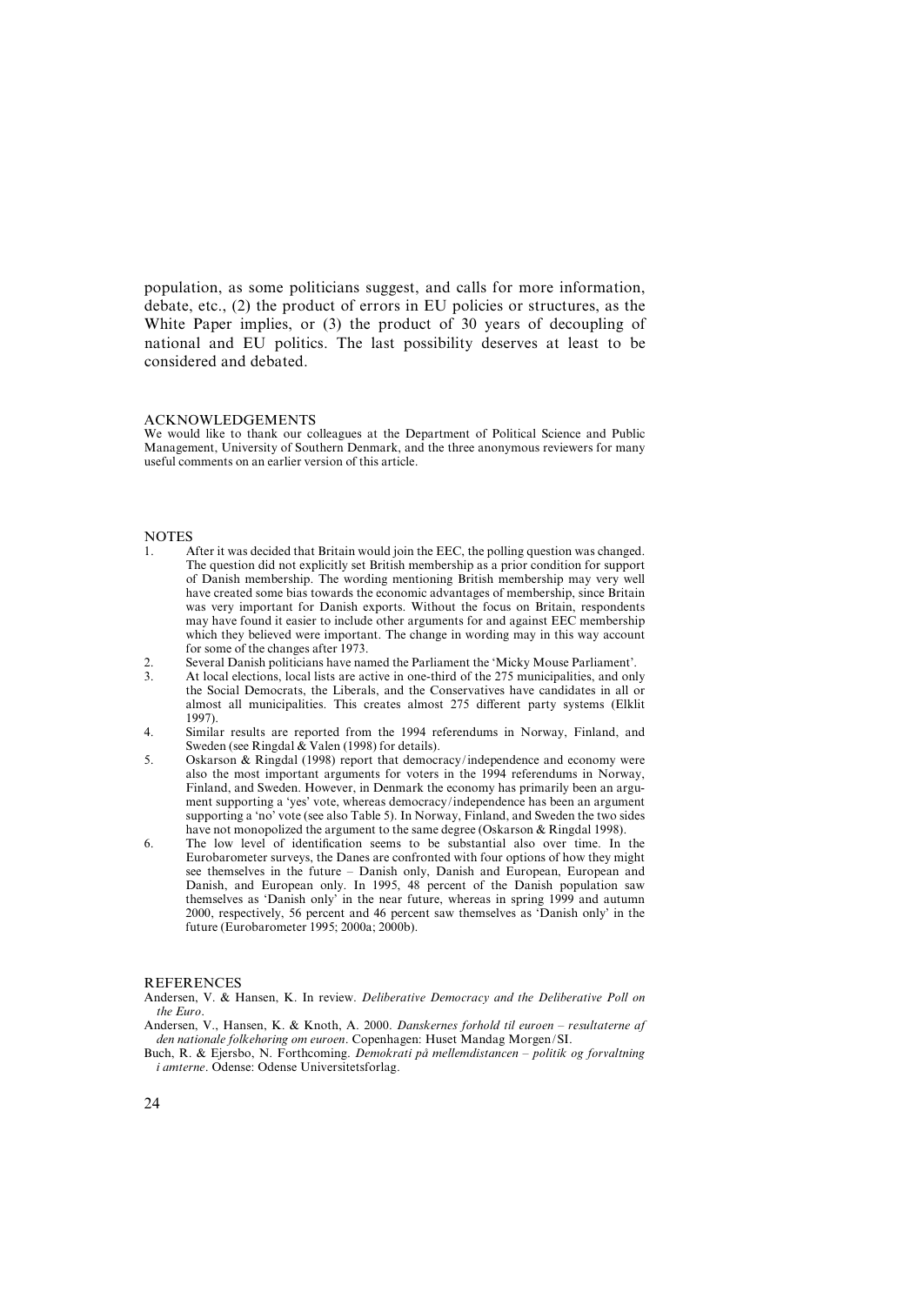Campbell, A., Gurin, G. & Miller, W. 1954. The Voter Decides. Evanston, IL: Row, Peterson. Downs, W. 2001. `Election Report. Denmark's Referendum on the Euro: The Mouse that

Roared ... Again', West European Politics 24(1), 222-26.

Elklit, J. 1997. `Kommunernes partisystem', in Elklit, J. & Jensen, R., eds, Kommunalvalg. Odense: Odense Universitetsforlag.

- Elklit, J. 1999. `What Was the Problem if a First Divisor of 1.4 Was the Solution?', in Beukel, E., Klausen, K. & Mouritzen, P., eds, Elites, Parties and Democracy. Festschrift for Professor Mogens N. Pedersen. Odense: Odense University Press.
- Eurobarometer. 1995. Eurobarometer 43.
- Eurobarometer. 2000a. Eurobarometer 52.

Eurobarometer. 2000b. Eurobarometer 53.

- Hansen, K. & Andersen, V. 2001. `The Deliberative Poll: Opinion Formation in the Experimental Context of Deliberative Polling', paper presented at the American Political Science Association 97th Annual Meeting, 30 August to 2 September, San Francisco.
- Hansen, K. 2001. 'Participation and Political Efficacy in an Experimental Context The Case of the Deliberative Poll on the Euro', paper presented at the conference on `Developments in Public Participation and Innovations in Community Governance', 7^9 June, Barcelona.
- Jakobsen, M., Reinert, R. & Thomsen, S. 2001. 'Afstemningen om den fælles mønt social baggrund og holdninger', Politica 33(1), 66-88.

Justice Department. 2001. Redegørelse for visse forfatningsretlige spørgsmål i forbindelse med Danmarks ratifikation af Nice-traktaten. Copenhagen: Justice Department.

- Koch, H. & Togeby, L. 1999. 'Vælgerne', paper presented at the Danish Parliament conference on the need for constitutional revision, 4-5 November, Hensingør, Denmark.
- Lane, R. 1959. Political Life: How and Why Do People Get Involved in Politics. New York: Free Press.
- Laursen, F. 1994a. 'Denmark and the Ratification of the Maastricht Treaty', in Laursen, F. & Vanhoonacker, S., eds, The Ratification of the Maastricht Treaty: Issues, Debate and Future Implications. Maastricht: European Institute of Public Administration; Dordrecht: Martinus Nijhoff.
- Laursen, F. 1994b. `The Not-So-Permissive Consensus: Thoughts on the Maastricht Treaty and the Future of European Integration', in Laursen, F. & Vanhoonacker, S., eds, The Ratification of the Maastricht Treaty: Issues, Debate and Future Implications. Maastricht: European Institute of Public Administration; Dordrecht: Martinus Nijhoff.

Martens, H. 1979. Danmarks ja, Norges nej. Copenhagen: Munksgaard.

Nielsen, H. 1993. EF på valg. Copenhagen: Columbus.

- Oskarson, M. & Ringdal, K. 1998. `The Arguments', in Jenssen, A., Pesonen, P. & Gilljam, M., eds, To Join or Not to Join - Three Nordic Referendums on Membership in the European Union. Oslo: Scandinavian University Press.
- Pedersen, M. 1996. 'Euro-parties and European Parties: New Arenas, New Challenges and New Strategies', in Andersen, S. & Eliassen, K., eds, The European Union: How Democratic Is It? London: Sage.
- Pesonen, P., Jenssen, A. & Gilljam, M. 1998. `To Join or Not to Join', in Jenssen, A., Pesonen, P. & Gilljam, M., eds, To Join or Not to Join - Three Nordic Referendums on Membership in the European Union. Oslo: Scandinavian University Press.
- Petersen, N. 1999. 'The Danish Referendum on the Treaty of Amsterdam', in Heurlin, B. & Mouritzen, H., eds, Danish Foreign Policy Yearbook 1999. Copenhagen: Danish Institute of International Affairs.

Petersen, N. & Elklit, J. 1973. 'Denmark Enters the European Communities', Scandinavian Political Studies 8, 198-213.

- Regeringen. 2001. Danmark og Europa. Udvidelse, globalisering, folkelig forankring. Copenhagen: Schultz.
- Ringdal, K. & Valen, H. 1998. `Structural Division in the EU referendums', in Jenssen, A., Pesonen, P. & Gilljam, M., eds, To Join or Not to Join - Three Nordic Referendums on Membership in the European Union. Oslo: Scandinavian University Press.
- Siune, K. & Svensson, P. 1993. 'The Danes and the Maastricht Treaty: The Danish EC Referendum of June 1992', Electoral Studies 12(2), 99-111.